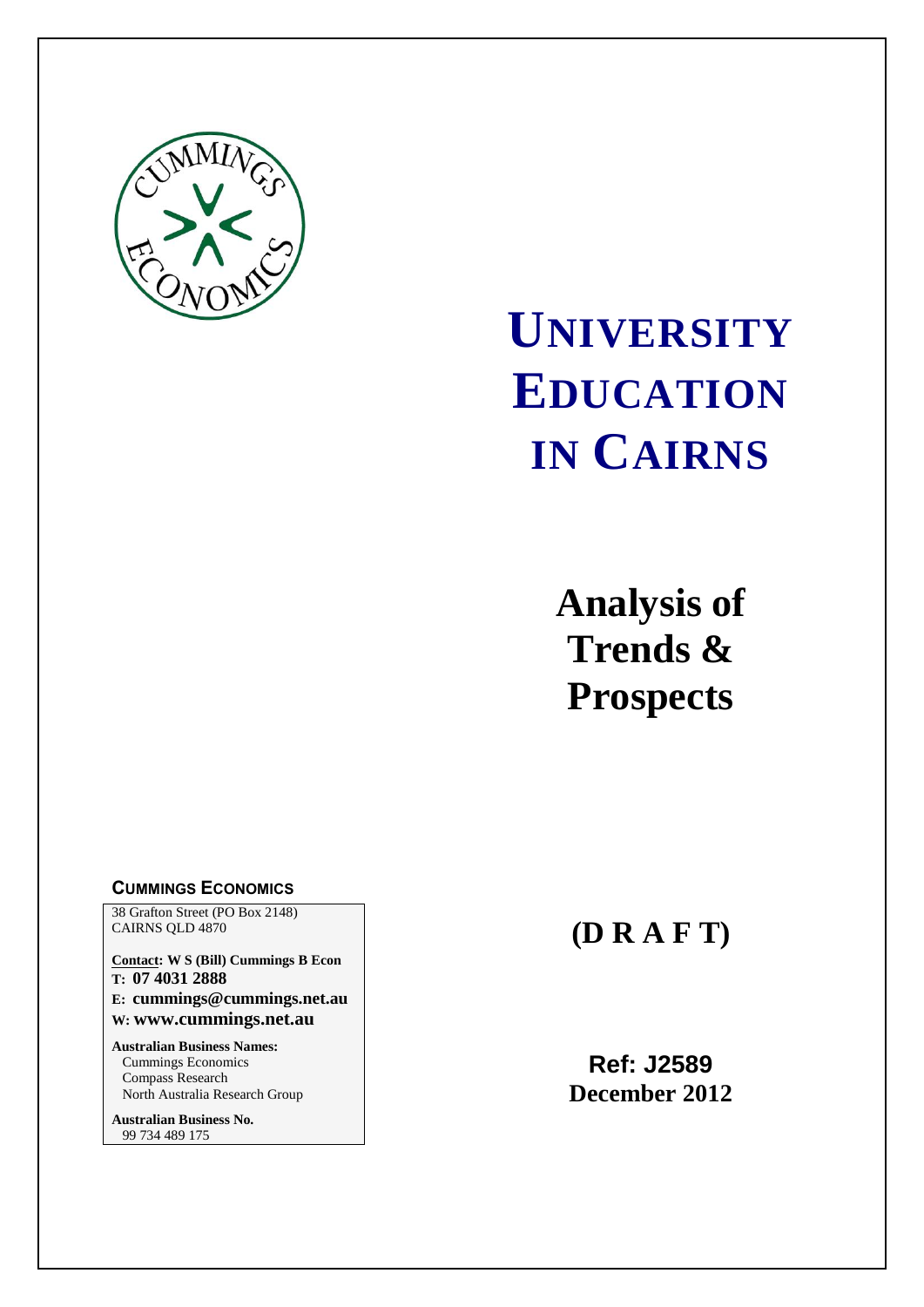## *C o n t e n t s*

|    |                                               |                                                                                                   | Pg |
|----|-----------------------------------------------|---------------------------------------------------------------------------------------------------|----|
|    |                                               |                                                                                                   | 3  |
| 1. |                                               |                                                                                                   | 4  |
|    | 1.1                                           | BACKGROUND ON UNIVERSITY DEVELOPMENT IN THE CAIRNS REGION                                         | 4  |
|    | 1.2 <sub>1</sub><br><b>THIS RESEARCH NOTE</b> |                                                                                                   | 5  |
|    | 1.3<br><b>SOURCES OF INFORMATION</b>          |                                                                                                   | 5  |
|    | 1.4 COMPARABLE UNIVERSITIES                   |                                                                                                   | 5  |
| 2. |                                               | <b>COMPARATIVE ANALYSIS OF CAIRNS CAMPUS &amp;</b><br><b>OTHER UNIVERSITIES AROUND AUSTRALIA </b> | 8  |
|    | 2.1                                           | <b>SOURCES OF INFORMATION &amp; ANALYTICAL APPROACH</b>                                           | 8  |
|    | 2.2                                           | <b>REGIONAL POPULATION &amp; UNIVERSITY DEVELOPMENT IN AUSTRALIA</b>                              | 10 |
| 3. |                                               | <b>ANALYSIS OF UNIVERSITY STUDENT NUMBERS (CENSUS DATA) -</b><br><b>RATIOS TO POPULATION </b>     | 14 |
|    | 3.1<br><b>INTRODUCTION</b>                    |                                                                                                   | 14 |
|    |                                               | 3.2 COMPARISON OF UNIVERSITY STUDENTS WITH POPULATION                                             | 14 |
| 4. | <b>ANALYSIS OF STUDENT NUMBERS GROWTH</b>     | 2006 - 2011, ABS DATA                                                                             | 18 |
| 5. |                                               | <b>EMPLOYMENT IN HIGHER EDUCATION - CENSUS DATA</b>                                               | 20 |
| 6. | <b>AUSTRALIAN GOVERNMENT DATA</b>             | <b>STUDENT NUMBERS BY REGIONAL INSTITUTIONS -</b>                                                 | 21 |
|    | 6.1<br><b>TOTAL STUDENTS</b>                  |                                                                                                   | 21 |
|    | 6.2 DOMESTIC STUDENTS                         |                                                                                                   | 22 |
|    | <b>6.3 INTERNATIONAL STUDENTS</b>             |                                                                                                   | 23 |
| 7. | <b>QTAC DATA</b>                              | <b>UNIVERSITY COMMENCING ENROLMENTS QUEENSLAND -</b>                                              | 24 |
|    | <b>ALL ENROLMENTS</b><br>7.1                  |                                                                                                   | 24 |

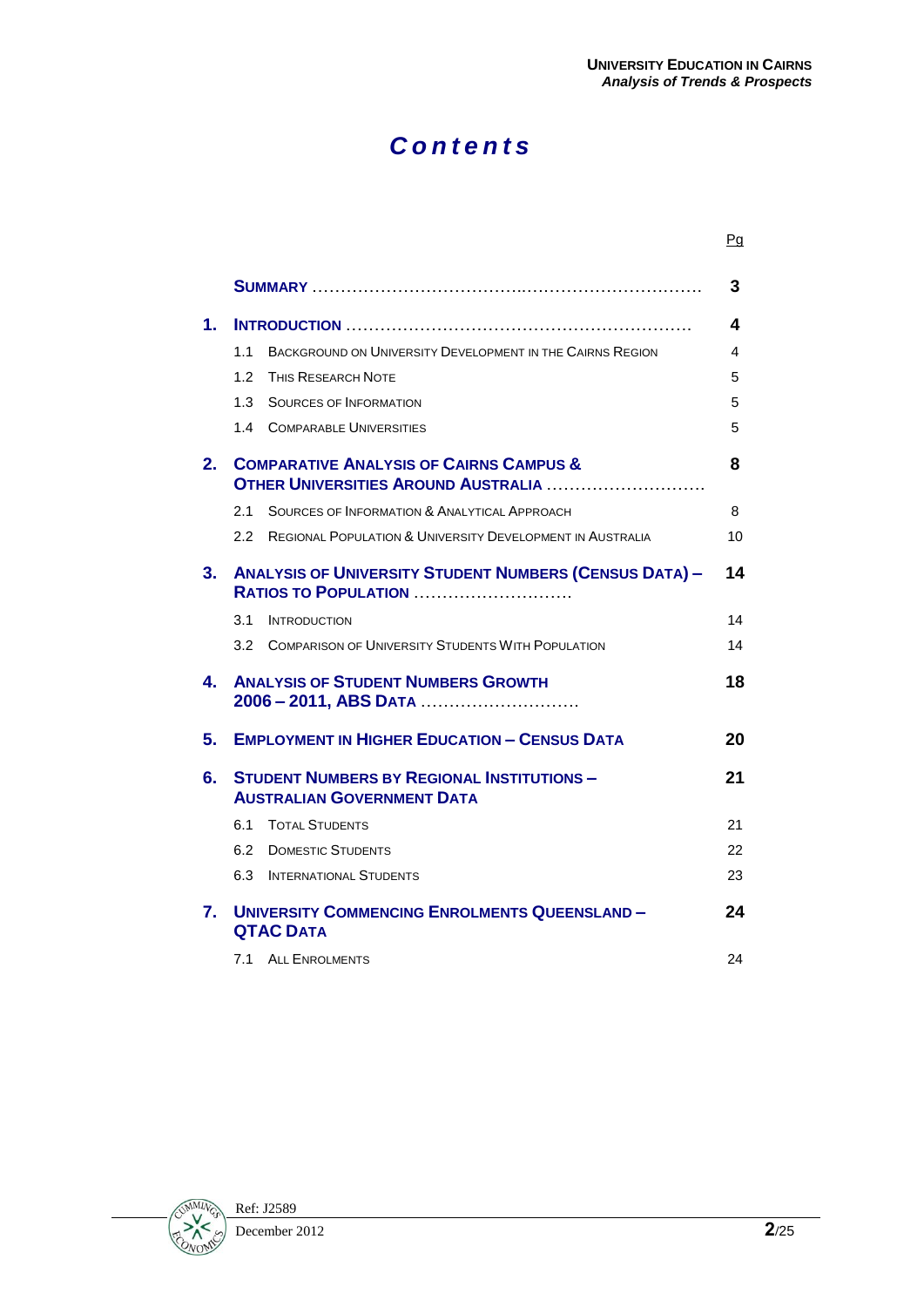## **SUMMARY OF MAIN POINTS**

- 1) For its current size, Cairns was late receiving university campus development and previous reports have identified that university development was still much below regional averages.
- 2) The 2011 Census data provides an opportunity to review progress.
- 3) As a city, Cairns has passed seven other Australian regional cities in size since 1976. The city now stands as the ninth largest non-metropolitan centre and a large surrounding regional population adds to its position.
- 4) By comparison, 2011 Census data indicates that it has one of the lowest ratios of university students to population, especially in full time students.
- 5) Comparison with other regional cities around the same size indicates a room for full time students to increase by 80% to reach average levels and for overall students to increase by 50%.
- 6) In the 2006 to 2011 period, growth in university student numbers as recorded by the census was 24% in the Cairns local government area compared with 15% in the Townsville local government area. However, average across regional cities was 23% and in total numbers, the increase in student numbers in Townsville was still more than in Cairns.
- 7) The relatively underdeveloped state of the campus is also indicated by the number of persons employed in higher education recorded by the census, where Cairns urban area at 477 or 3.6 per 1,000 population compared with a national average for the 24 cities listed of 7.7, and compared with Toowoomba 11.4, Townsville 9.0, Rockhampton 8.8. Darwin 8.4, again indicating a capacity to more than double activity to bring up to national averages.
- 8) Australian government statistics on equivalent 'Full Time Students Load' at universities compared with population of main cities covered, illustrates EFTSL's for Cairns campus at 18.5 per 1,000 population compared with average for Charles Darwin at 42.4, Townsville Campus of JCU 49.7, Central Queensland University 47.0, University of Tasmania 65.0, indicating again that Cairns Campus is well below regional averages.
- 9) Cairns Campus scope for growth in international students is even more marked with a rate of 1.6 per 1,000 population in Cairns compared with 13.9 at Townsville and an average of the order of 17.4 across regional universities.
- 10) Queensland Tertiary Admissions Centre (QTAC) enrolments for  $1<sup>st</sup>$  semester 2012 indicates that enrolments per head of population at universities from Far North Queensland is 30% lower than state averages. Only 2.3 enrolments were recorded at Cairns Campus per 1,000 of the region's population.
- 11) Only 45% of students from Far North Queensland enrolling in university studies were enrolling at the Cairns Campus and of the remaining 55%, only 13% were going to JCU's Townsville Campus, leaving 42% going elsewhere. By contrast, 73% of Townsville region students were enrolling at JCU Townsville Campus and only 27% going elsewhere. This indicates that the relatively underdeveloped state of the Cairns Campus is leading to a major leakage of students out of the northern regions, especially to Brisbane.

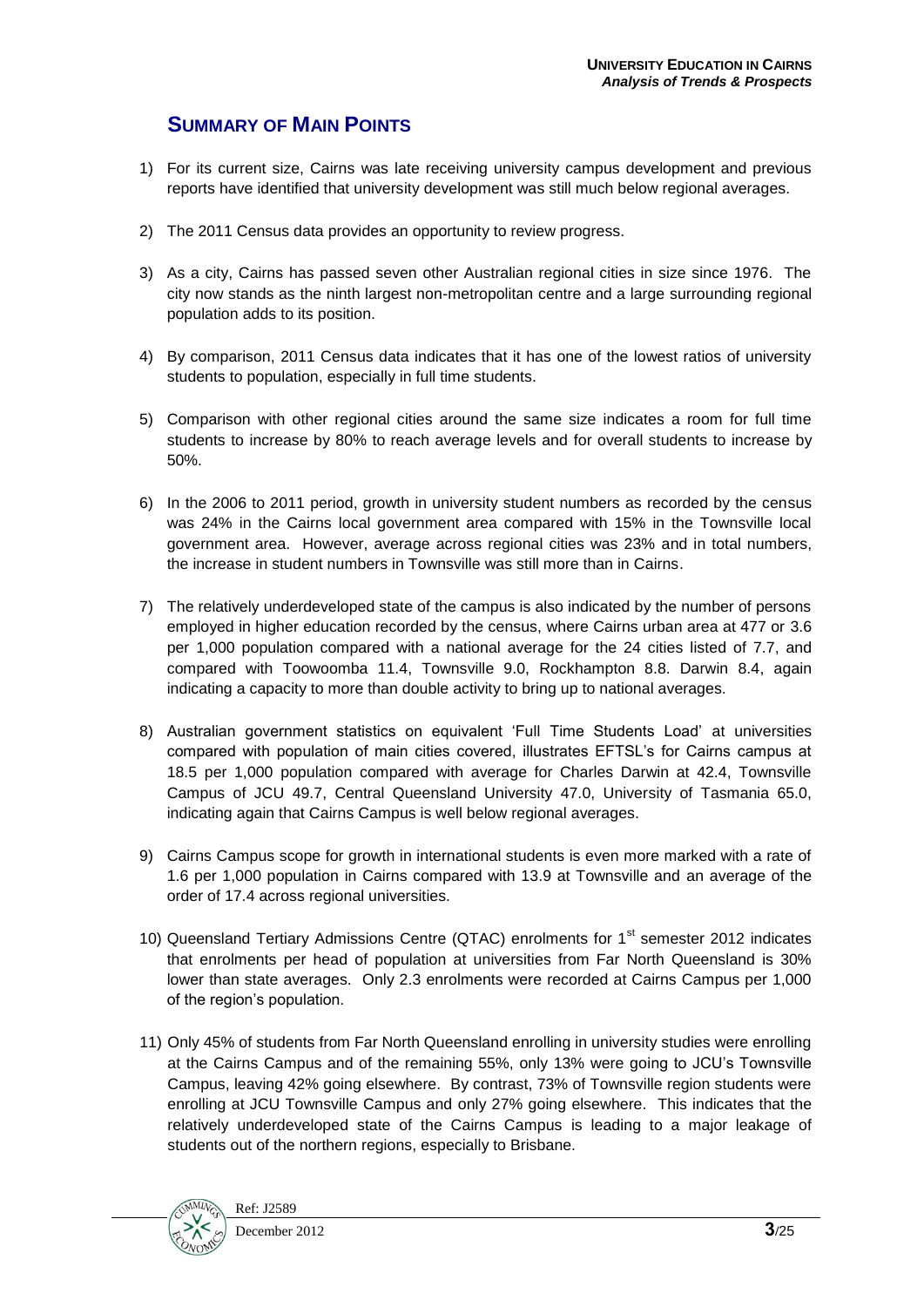## **1. INTRODUCTION**

#### **1.1 BACKGROUND ON UNIVERSITY DEVELOPMENT IN THE CAIRNS REGION**

Cairns as a city has experienced a strong average growth rate over the past 30 years of close to 3% per annum that has seen it pass in size seven other regional cities and move up form being 55% the size of Townsville in 1976 to 87% in 2011.

|    | Table #1: Comparative Residential Populations Cairns & Other Regional Cities, 1976 & 2011 |                                      |                                 |          |  |  |  |
|----|-------------------------------------------------------------------------------------------|--------------------------------------|---------------------------------|----------|--|--|--|
|    | <b>City Statistical</b><br><b>Sub Divisions</b>                                           | <b>Est Residential Pop'n</b><br>2011 | Growth<br>$2001 - 2011$         |          |  |  |  |
| 15 | Darwin                                                                                    | 129,062                              | 22,220                          |          |  |  |  |
| 14 | Cairns                                                                                    | 146,477                              | 33,545                          |          |  |  |  |
| 13 | Townsville                                                                                | 167,636                              | 33,563                          |          |  |  |  |
| 12 | Geelong                                                                                   | 174,086                              | 14,583                          |          |  |  |  |
| 11 | Hobart                                                                                    | 215,042                              | 17,760                          |          |  |  |  |
|    | <b>City Statistical</b><br><b>Sub Divisions</b>                                           | Pop'n (Est Residential)<br>1976      | Pop'n (Est Residential)<br>2011 | % Growth |  |  |  |
|    | Cairns                                                                                    | 49,590                               | 146,477                         | +195%    |  |  |  |
|    | Rockhampton                                                                               | 53,660                               | 75,648                          | $+41%$   |  |  |  |
|    | Bendigo                                                                                   | 55,152                               | 89,666                          | $+63%$   |  |  |  |
|    | Orange/Bathurst                                                                           | 55,933                               | 73,853                          | $+32%$   |  |  |  |
|    | Albury Wodonga                                                                            | 63,409                               | 103,909                         | $+64%$   |  |  |  |
|    | <b>Ballarat</b>                                                                           | 68,450                               | 95,007                          | +39%     |  |  |  |
|    | Toowoomba                                                                                 | 69,390                               | 125,265                         | $+81%$   |  |  |  |
|    | Launceston                                                                                | 81,636                               | 107,746                         | $+30%$   |  |  |  |
|    |                                                                                           |                                      |                                 |          |  |  |  |
|    | <b>Cairns</b>                                                                             | 49,590                               | 146,477                         | +195%    |  |  |  |
|    | <b>Townsville</b>                                                                         | 90,540                               | 167,636                         | +85%     |  |  |  |

*Source: Cummings Economics from ABS data.*

Unfortunately at the time that major expansion of higher education facilities took place in the early 1970s through establishment of colleges of advanced education (that subsequently were converted to university campuses), Cairns was much smaller and not selected as a location.

However by the mid-1980s, a strongly growing Cairns had become the only city of its size in Australia without a university campus.

Following strong representations from the community and a Cummings Research report in the mid-1980s that compared Cairns' situation with other regional cities around Australia, the Queensland Minister for Education of the day ordered James Cook University to establish a campus in Cairns. Initially this was delivered through facilities at the TAFE College. Strong community action and a community fund raising led to the acquisition of the land at Smithfield in the late 1980's.

Since then progress has been slow, and a number of reports, including by Cummings Economics, have indicated that Cairns remained well behind regional averages in student numbers compared with its population levels.



.

Ref: J2589 December 2012 **4/**25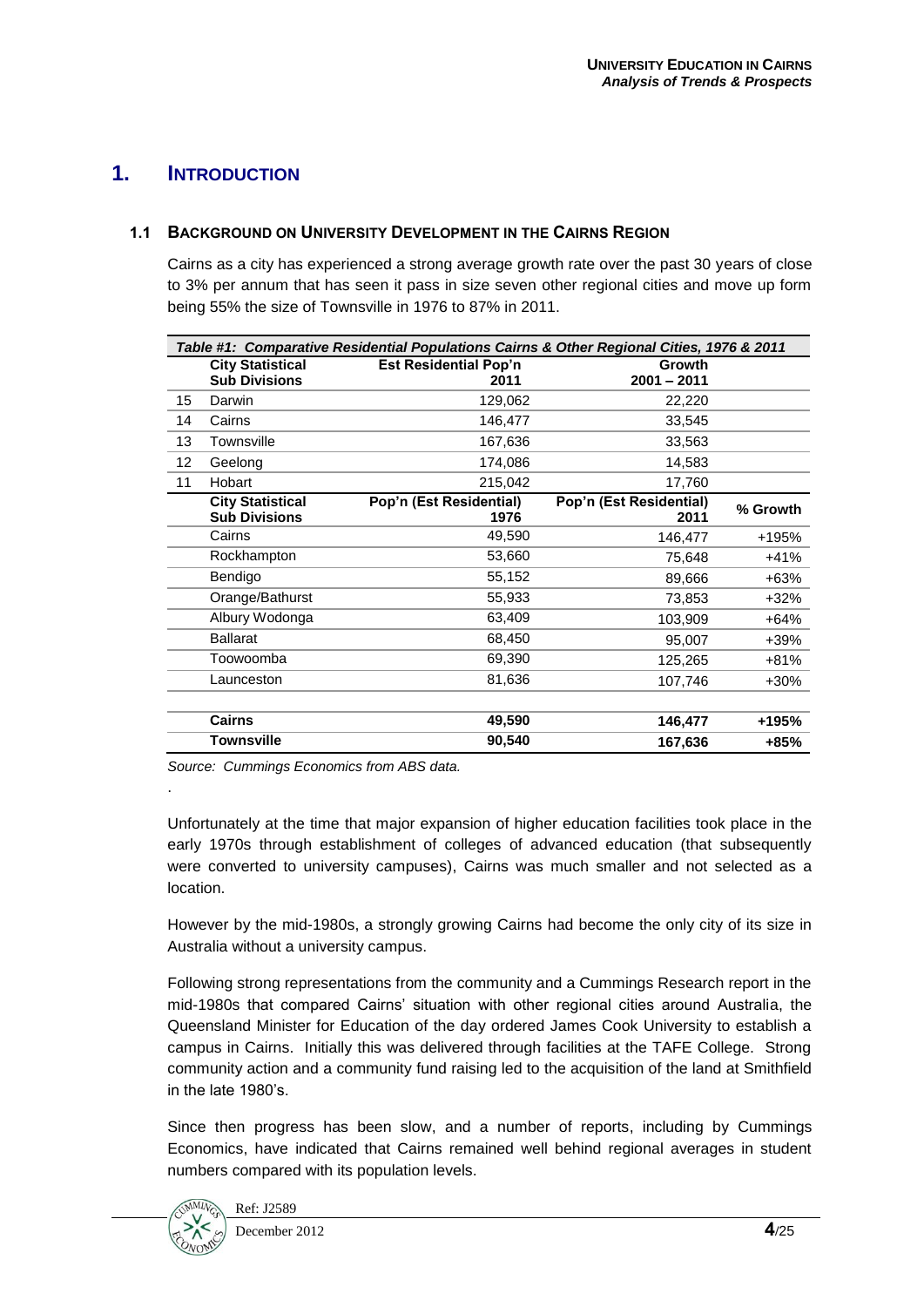#### **1.2 THIS RESEARCH NOTE**

Each census provides an opportunity to review progress made over the intervening five-year period.

The following is designed to provide an analysis that:

- 1) Identifies the size and position of Cairns, and the region it services, in an Australia wide context;
- 2) Identifies the degree to which Cairns is participating in the provision of university education compared with other cities and regions;
- 3) Identifies progress made over the past five years.
- 4) Identifies scope for progress in the future

#### **1.3 SOURCES OF INFORMATION**

The following analyses data from three main sources.

- 1. Australian Bureau of Statistics (ABS) Census Data on populations, student numbers and employment in higher education.
- 2. Statistical Series produced by the Commonwealth Department of Education, Employment and Workplace Relations (DEEWR) on enrolments at universities throughout Australia of both domestic and overseas students.
- 3. Statistical reports produced by the Queensland Tertiary Admissions Centre (QTAC) on annual enrolments at Queensland universities.

#### **1.4 COMPARABLE UNIVERSITIES**

Most major universities are located in the metropolitan centres and are not strictly comparable. However the following table and chart gives size of relevant regional cities outside the metropolitan and metropolitan fringe areas ranked by size and university campus status.

|    | Table #2: Regional City Populations 2011, & University Locations |         |                                                    |  |  |  |
|----|------------------------------------------------------------------|---------|----------------------------------------------------|--|--|--|
|    | City                                                             | Pop'n   | <b>University Status</b>                           |  |  |  |
| 1  | Newcastle                                                        | 540,002 | <b>Base Campus</b>                                 |  |  |  |
| 2  | Canberra                                                         | 367,304 | 2 Base Campuses & Australian Defence Force Academy |  |  |  |
| 3  | Wollongong                                                       | 288,101 | <b>Base Campus</b>                                 |  |  |  |
| 4  | Hobart                                                           | 215,042 | <b>Base Campus</b>                                 |  |  |  |
| 5  | Geelong                                                          | 174,086 | <b>Base Campus</b>                                 |  |  |  |
| 6  | Townsville                                                       | 167,636 | <b>Base Campus</b>                                 |  |  |  |
| 7  | <b>Cairns</b>                                                    | 146,477 | Campus                                             |  |  |  |
| 8  | Toowoomba                                                        | 125,265 | <b>Base Campus</b>                                 |  |  |  |
| 9  | Darwin                                                           | 129,062 | <b>Base Campus</b>                                 |  |  |  |
| 10 | Launceston                                                       | 107,746 | Campus & Australian Maritime College               |  |  |  |
| 11 | <b>Ballarat</b>                                                  | 195,007 | <b>Base Campus</b>                                 |  |  |  |
| 12 | <b>Bendigo</b>                                                   | 189,666 | Campus                                             |  |  |  |
| 13 | Mackay                                                           | 83,350  | Campus                                             |  |  |  |
| 14 | Rockhampton                                                      | 75,648  | <b>Base Campus</b>                                 |  |  |  |
| 15 | Orange Bathurst                                                  | 73,853  | Campus CSU                                         |  |  |  |

*Source : Cummings Economics & ABS Population data.*

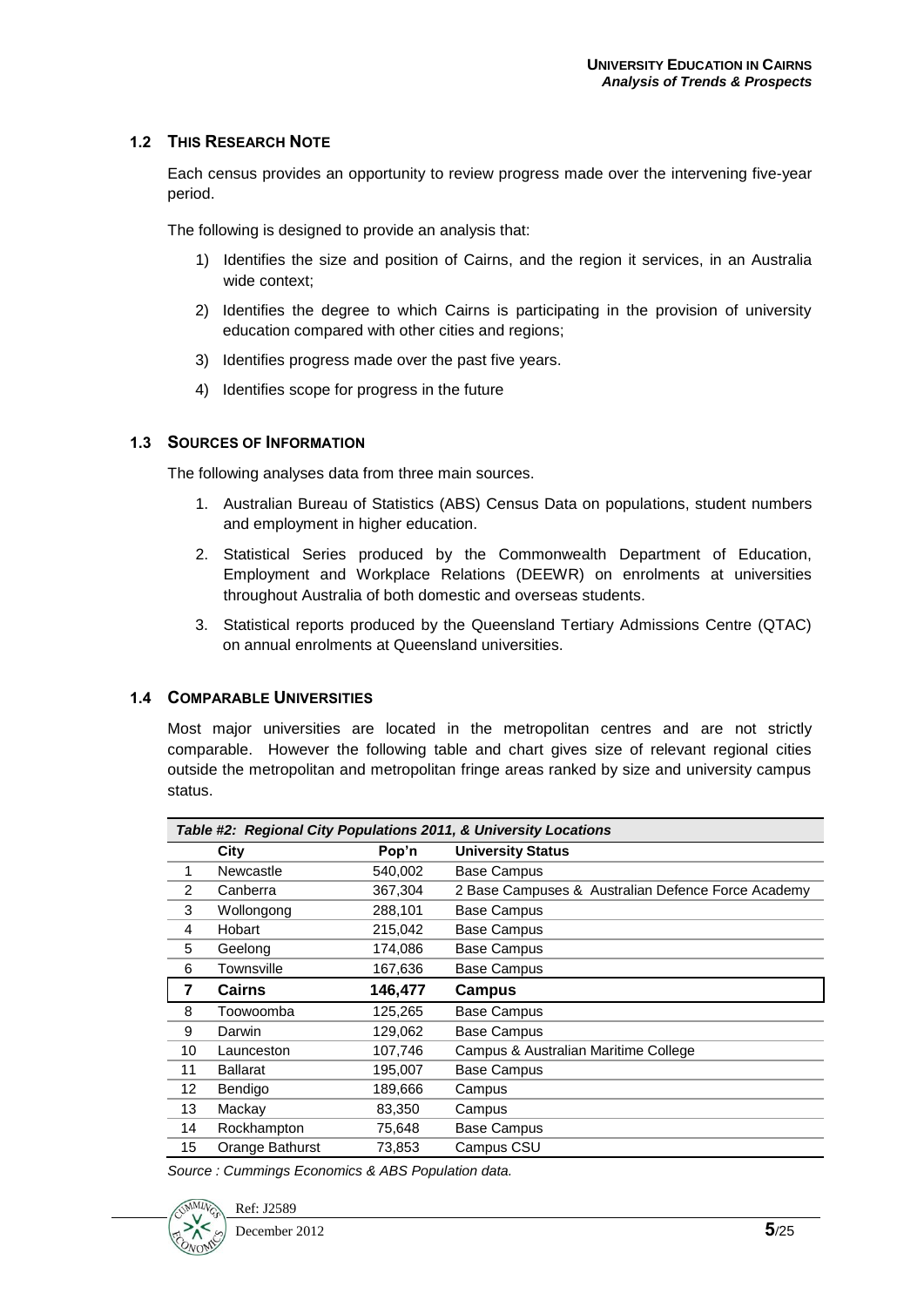Chart 3 illustrates.



Cairns ranks  $7<sup>th</sup>$  of this list of 15 cities.

It can be seen that for its size Cairns stands out in not having a base campus.

Cairns is surrounded by a dense population and services the largest regional population in northern Australia.

The following table ranks statistical divisions by size and campus status.

|                | Table #4: Non-Metropolitan Statistical Divisions - Estimated<br>Residential Populations, 2011, & University Locations |                                    |         |                                              |  |  |
|----------------|-----------------------------------------------------------------------------------------------------------------------|------------------------------------|---------|----------------------------------------------|--|--|
|                | <b>Statistical Division</b>                                                                                           | (Major City)                       | Pop'n   | <b>University</b>                            |  |  |
| $\mathbf{1}$   | Hunter, NSW                                                                                                           | (Newcastle)                        | 643,108 | Newcastle Base                               |  |  |
| $\overline{c}$ | Illawarra, NSW                                                                                                        | (Wollongong)                       | 430,186 | <b>Wollongong Base</b>                       |  |  |
| 3              | <b>ACT</b>                                                                                                            | (Canberra)                         | 319,317 | ANU, Canberra, ADFA                          |  |  |
| 4              | Mid North Coast, NSW                                                                                                  | (Port Macquarie/<br>Coffs Harbour) | 306,822 | Campus Newcastle,<br>Campus SCU              |  |  |
| 5              | Wide Bay/Burnett, Q'Id                                                                                                | (Bundaberg/<br>Hervey Bay)         | 279,201 | Campus CQU,<br>Campus USQ                    |  |  |
| 6              | Barwon, Vic                                                                                                           | (Geelong)                          | 284,193 | Deakin Base                                  |  |  |
| $\overline{7}$ | Far North, Q'ld                                                                                                       | (Cairns)                           | 265,945 | <b>Campus JCU</b>                            |  |  |
| 8              | Hobart & Southern, Tas                                                                                                | (Hobart)                           | 253,666 | <b>UTAS Base</b>                             |  |  |
| 9              | Richmond/Tweed, NSW                                                                                                   | (Lismore)                          | 236,557 | <b>SCU Base</b>                              |  |  |
| 10             | Darling Downs, Q'ld                                                                                                   | (Toowoomba)                        | 232,745 | <b>USQ Base</b>                              |  |  |
| 11             | Northern Territory                                                                                                    | (Darwin)                           | 231,331 | CDU Base                                     |  |  |
| 12             | Northern, Q'Id                                                                                                        | (Townsville)                       | 225,137 | <b>JCU Base</b>                              |  |  |
| 13             | South Eastern, NSW                                                                                                    | (Goulburn)                         | 214,791 | <b>CSU School of Policing Studies</b>        |  |  |
| 14             | Fitzroy, Q'Id                                                                                                         | (Rockhampton)                      | 217,161 | <b>CQU Base</b>                              |  |  |
| 15             | Goulburn Valley, Vic                                                                                                  | (Shepparton)                       | 206,756 | Campus Latrobe                               |  |  |
| 16             | Northern, NSW                                                                                                         | (Tamworth)                         | 183,171 | New England (UNE) nearby at<br>Armidale Base |  |  |
| 17             | Central West, NSW                                                                                                     | (Orange/Bathurst)                  | 182,791 | Campus CSU                                   |  |  |
| 18             | Loddon, Vic                                                                                                           | (Bendigo)                          | 182,516 | Campus Latrobe                               |  |  |
| 19             | Mackay, Q'ld                                                                                                          | (Mackay)                           | 171,297 | Campuses CQU, JCU                            |  |  |
| 20             | Murrumbidgee, NSW                                                                                                     | (Wagga)                            | 154,273 | Campus CSU                                   |  |  |
| 21             | Central Highlands, Vic                                                                                                | (Ballarat)                         | 156,137 | <b>Ballarat Base</b>                         |  |  |
| 22             | Northern, Tas                                                                                                         | (Launceston)                       | 143,559 | Campus UTAS/AMC                              |  |  |
| 23             | Murray, NSW                                                                                                           | (Albury)                           | 114,533 | Campus CSU                                   |  |  |
| 24             | NorthWest, NSW                                                                                                        | (Dubbo)                            | 117,347 | Campus CSU                                   |  |  |
| 25             | Mersey Lyell, Tas                                                                                                     | (Devonport)                        | 113,970 | <b>Campus UTAS</b>                           |  |  |

*Note : Gold Coast and Sunshine Coast are treated as fringes of the Brisbane Metropolitan Area. Source : Cummings Economics & ABS Population data.*



Ref: J2589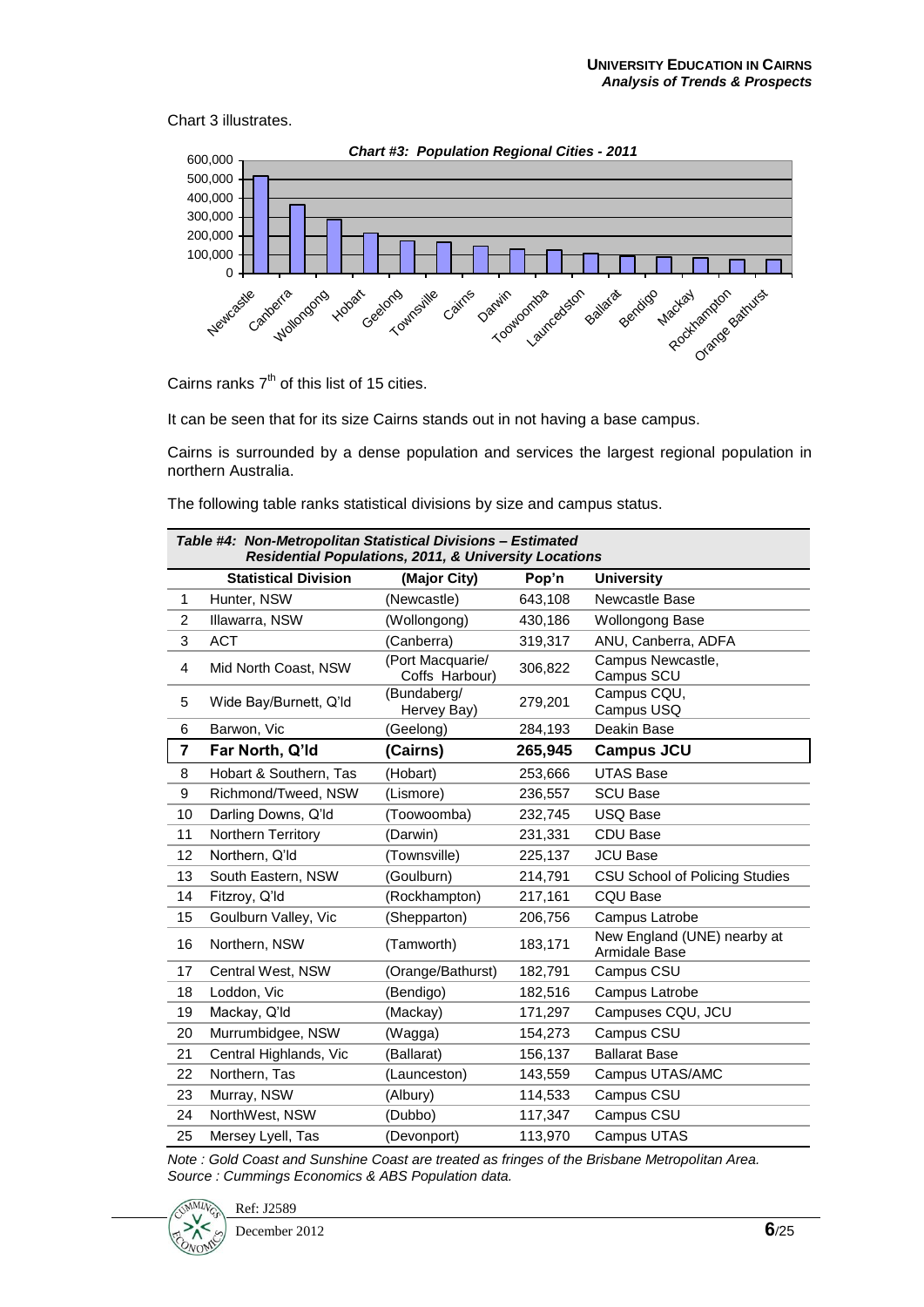The Far North Division (Cairns) ranks number 7 of this list of 25.

Again, Cairns stands out in terms of its population size and type of campus.

The following table compares the size of city and regional populations across the north. Again, Cairns Campus status stands out.

| Table #5: Est Residential Population Of Regions & Cities In North Australia, 2011 |         |             |         |                    |  |  |  |
|-----------------------------------------------------------------------------------|---------|-------------|---------|--------------------|--|--|--|
| <b>University Status</b><br><b>Statistical Division</b><br>City<br>Pop'n<br>Pop'n |         |             |         |                    |  |  |  |
| Far North                                                                         | 265.945 | Cairns      | 146.477 | Campus             |  |  |  |
| <b>Northern</b>                                                                   | 225,137 | Townsville  | 167.636 | <b>Base Campus</b> |  |  |  |
| Northern Territory                                                                | 231,331 | Darwin      | 129.062 | <b>Base Campus</b> |  |  |  |
| Fitzroy                                                                           | 217,161 | Rockhampton | 75.648  | <b>Base Campus</b> |  |  |  |
| Mackay                                                                            | 171.297 | Mackay      | 73,853  | Campus             |  |  |  |

*Source : Cummings Economics & ABS Population data.*

Distance to nearest metropolitan centre should also indicate a need for decentralised campus development. The following table illustrates.

| Table #6: Some Relevant Distances* To Nearest Metropolitan | <b>Centre &amp; Nearest Alternative Campus</b> |         |                           |         |
|------------------------------------------------------------|------------------------------------------------|---------|---------------------------|---------|
|                                                            | <b>To Nearest</b>                              |         | <b>To Nearest</b>         |         |
|                                                            | <b>Metropolitan Centre</b>                     |         | <b>Alternative Campus</b> |         |
| Darwin                                                     | Adelaide                                       | 2700 km | Cairns                    | 1750 km |
| Cairns                                                     | <b>Brisbane</b>                                | 1450 km | Townsville                | 300 km  |
| Townsville                                                 | <b>Brisbane</b>                                | 1100 km | Cairns                    | 300 km  |
| Mackay                                                     | <b>Brisbane</b>                                | 800 km  | Rockhampton               | 300 km  |
| Rockhampton                                                | <b>Brisbane</b>                                | 500 km  | <b>Bundaberg</b>          | 250 km  |
| Toowoomba                                                  | <b>Brisbane</b>                                | 90 km   | <b>Brisbane</b>           | 90 km   |
| Lismore                                                    | <b>Brisbane</b>                                | 150 km  | <b>Gold Coast</b>         | 80 km   |
| Tamworth                                                   | Sydney                                         | 300 km  | Newcastle                 | 200 km  |
| Orange/Bathurst                                            | Sydney                                         | 180 km  | Sydney                    | 180 km  |
| Wagga                                                      | Sydney                                         | 300 km  | Albury                    | 120 km  |
| Albury                                                     | Melbourne                                      | 250 km  | Wagga                     | 120 km  |
| <b>Ballarat</b>                                            | Melbourne                                      | 100 km  | Melbourne                 | 100 km  |
| Launceston                                                 | Melbourne                                      | 450 km  | Hobart                    | 150 km  |
| Hobart                                                     | Melbourne                                      | 600 km  | Launceston                | 150 km  |

\* Direct Distances.

*Source : Cummings Economics.*

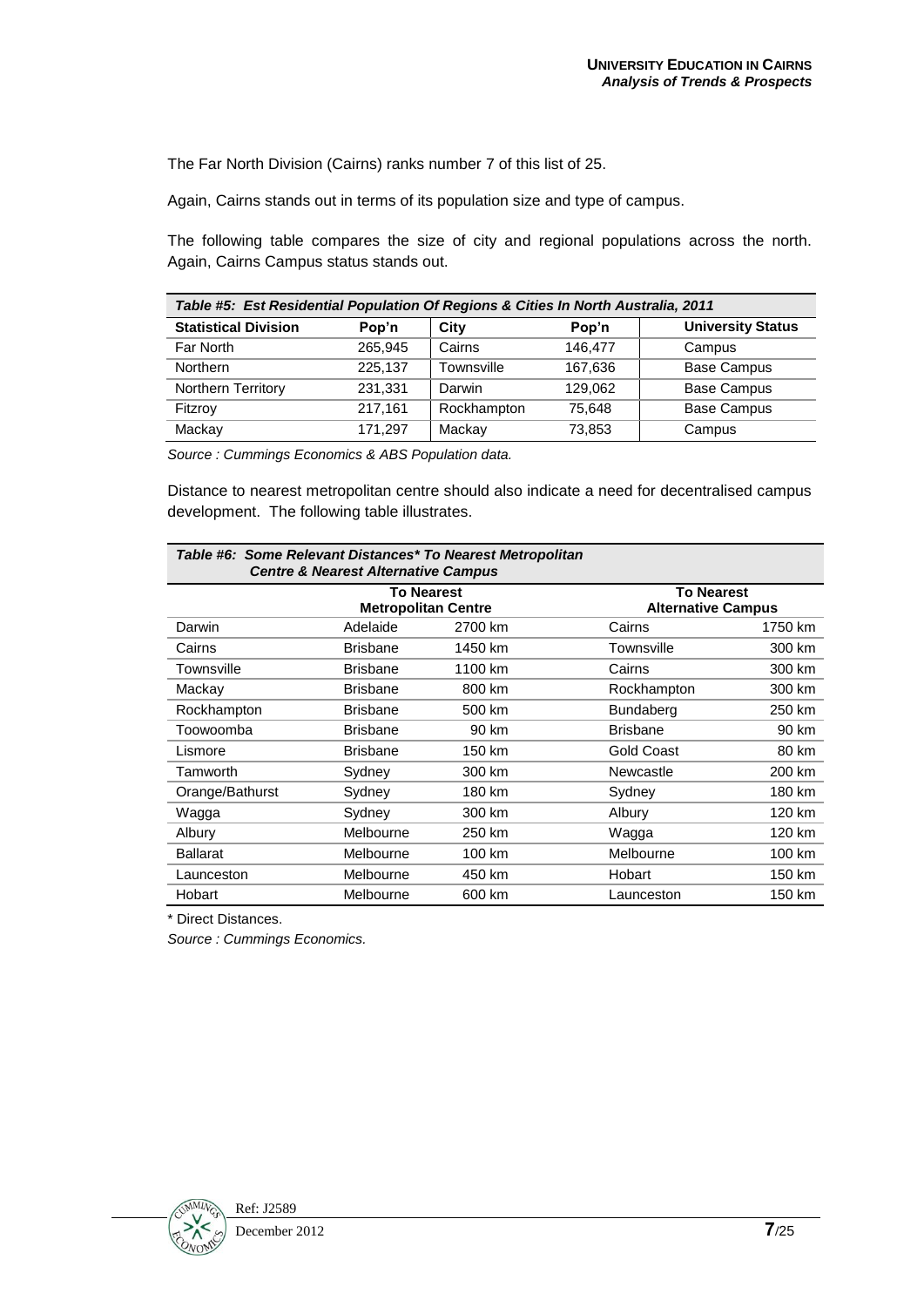## **2. COMPARATIVE ANALYSIS OF CAIRNS CAMPUS & OTHER UNIVERSITIES AROUND AUSTRALIA**

#### **2.1 SOURCES OF INFORMATION & ANALYTICAL APPROACH**

There are over 40 separate institutions in Australia recorded by Commonwealth Department of Education, Science & Training statistics as being universities, with many of them operating a number of campuses in different locations.

A list of institutions and campuses is given in Appendix 1.

In large part, the individual institutions and their campuses are based on servicing a defined geographical market.

This applies especially to part-time students, although some of these can be taking correspondence (external studies) type courses.

It also applies to the majority of full-time students who will tend to study in their home city or region. However, substantial numbers of full-time students will study at locations away from their home region.

This, of necessity, applies to students from towns, cities and areas where there is no university campus or where the campus does not offer the course they wish to take.

Students will also move away from their home region :-

- $\circ$  To gain university entry if their scores are not high enough to gain entry to institutions in their home area, or
- $\circ$  To seek to study at an institution they perceive as providing a higher quality product.

Analysis is further complicated by availability of statistics, especially lack of data down to campus level in the major Commonwealth statistics.

The following analysis is based on looking at the statistics available. These are mainly contained in three series :-

- o ABS census data on attendance at education establishments.
- o Commonwealth Department of Education, Science & Training (DEST) higher education statistics.
- o Queensland Tertiary Admissions Centre (QTAC) published data.

This was supplemented for this study by James Cook University data on split between Cairns and Townsville Campuses.

In comparing population serviced, estimated residential populations are used at two levels – individual cities, and regional statistical divisions.

Identification of catchment areas serviced is quite complex and there is a real question about whether the city population or regional population serviced should be used. For part-time students, the city population is most relevant. However, for full-time students, the population in the city and surrounding regional areas is probably most relevant.

In the following analysis, we have used both as seemed appropriate.

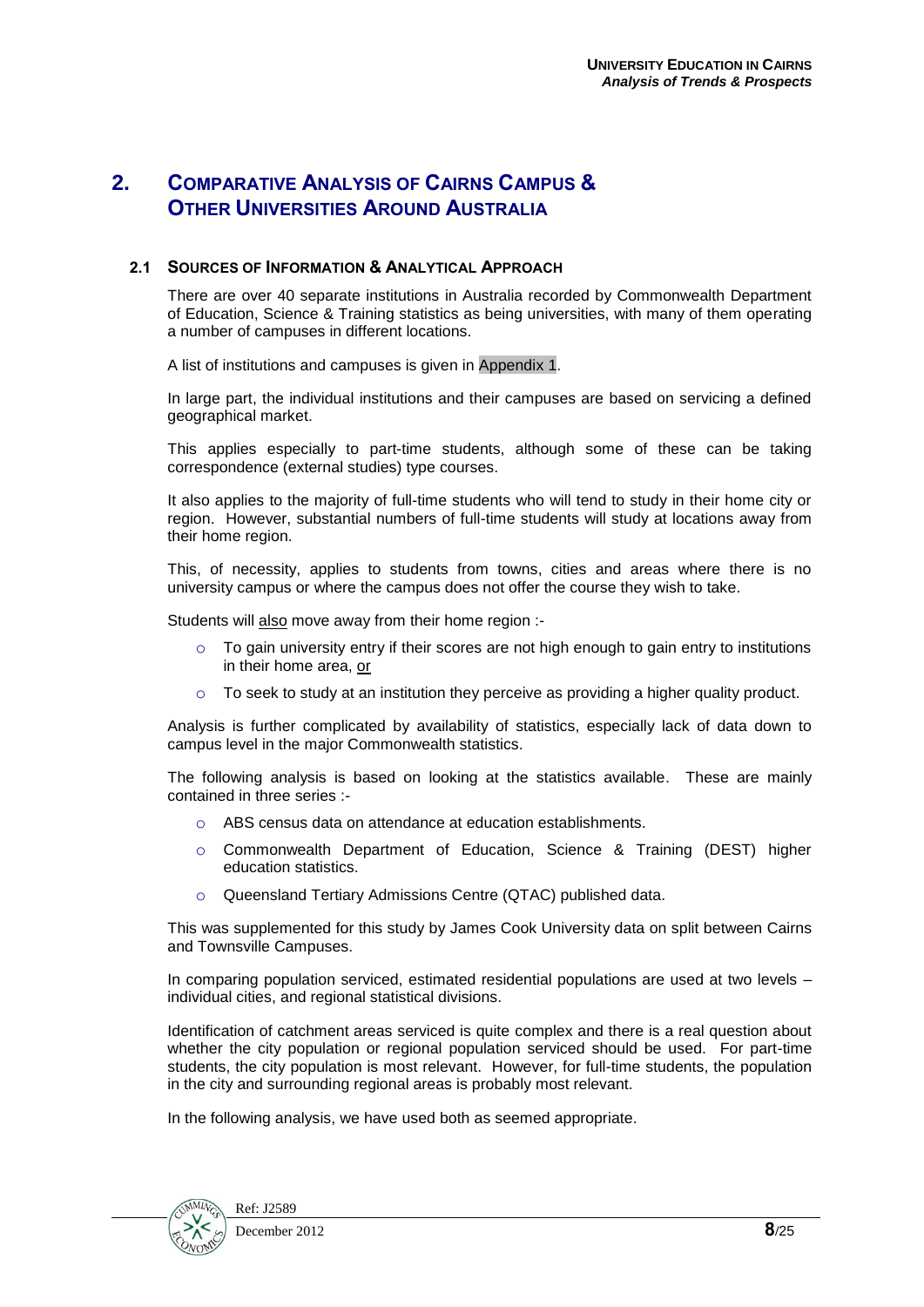In practice, it is fairly normal for the size of the regional city to reflect, to some degree, its hinterland population.

Cairns is a regional city servicing a non-metropolitan market. In analysing its university performance, by and large, it is appropriate to compare it with other non-metropolitan university campuses. Most of these are generally served by one institution only. This in itself has led to some decisions about whether a centre is effectively part of a metropolitan area or not. In this analysis, Gold Coast and Sunshine Coast have been treated as being part of the Queensland metropolitan area.

Some of the regional areas are also more like the Cairns situation than others, especially in scale of population. The following lists a number of institutions for special comparative analysis.

- Charles Darwin University CDU
- James Cook University JCU
- Central Queensland University CQU
- University of Southern Queensland USQ
- **Southern Cross University SCU**
- **University of New England UNE**
- Charles Sturt University CSU
- University of Ballarat UB
- University of Tasmania UTAS

By and large, regional populations are so small in Western Australia and South Australia that university structures in those states are not very relevant to the Cairns situation.

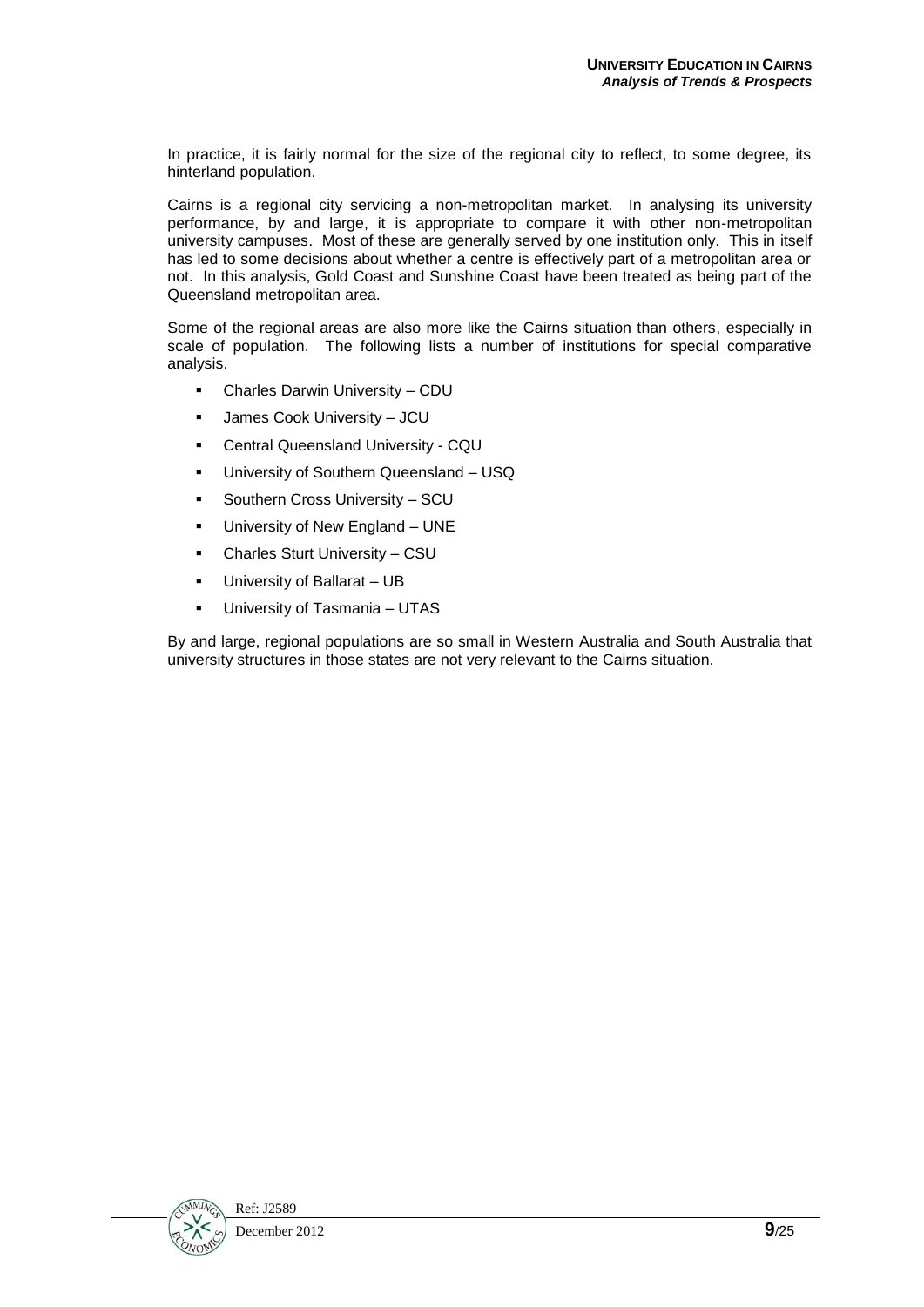#### **2.2 REGIONAL POPULATIONS & UNIVERSITY DEVELOPMENT IN AUSTRALIA**

Appendix 2 gives comparative regional residential populations including selected regional cities as at 2007.

The following ranks major regional (non-metropolitan) statistical division populations and shows universities located in them. Divisions listed have a population of 100,000 plus.

|                         | Table #1 - Non-Metropolitan Statistical Divisions - Estimated<br>Residential Populations, 2007, & University Locations |                                    |         |                                         |  |  |
|-------------------------|------------------------------------------------------------------------------------------------------------------------|------------------------------------|---------|-----------------------------------------|--|--|
|                         | <b>Statistical Division</b>                                                                                            | (Major City)                       | Pop'n   | <b>University</b>                       |  |  |
| $\mathbf{1}$            | Hunter, NSW                                                                                                            | (Newcastle)                        | 624,276 | Newcastle                               |  |  |
| $\overline{2}$          | Illawarra, NSW                                                                                                         | (Wollongong)                       | 417,901 | Wollongong                              |  |  |
| $\mathbf{3}$            | <b>ACT</b>                                                                                                             | (Canberra)                         | 339,865 | ANU, Canberra, ADFA                     |  |  |
| 4                       | Mid North Coast, NSW                                                                                                   | (Port Macquarie/<br>Coffs Harbour) | 300,006 | Campus Newcastle,<br>Campus SCU         |  |  |
| 5                       | Wide Bay/Burnett, Q'Id                                                                                                 | (Bundaberg/<br>Hervey Bay)         | 275,634 | Campus CQU,<br>Campus USQ               |  |  |
| 6                       | Barwon, Vic                                                                                                            | (Geelong)                          | 273,619 | Deakin                                  |  |  |
| $\overline{\mathbf{7}}$ | Far North, Q'Id                                                                                                        | (Cairns)                           | 253,721 | <b>Campus JCU</b>                       |  |  |
| 8                       | Hobart & Southern, Tas                                                                                                 | (Hobart)                           | 243,858 | <b>UTAS</b>                             |  |  |
| 9                       | Richmond/Tweed, NSW                                                                                                    | (Lismore)                          | 232,948 | SCU                                     |  |  |
| 10                      | Darling Downs, Q'ld                                                                                                    | (Toowoomba)                        | 229,246 | <b>USQ</b>                              |  |  |
| 11                      | Northern Territory                                                                                                     | (Darwin)                           | 214,975 | CDU                                     |  |  |
| 12                      | Northern, Q'Id                                                                                                         | (Townsville)                       | 214,295 | <b>JCU</b>                              |  |  |
| 13                      | South Eastern, NSW                                                                                                     | (Goulburn)                         | 209,270 | <b>CSU School of Policing Studies</b>   |  |  |
| 14                      | Fitzroy, Q'Id                                                                                                          | (Rockhampton)                      | 204,537 | CQU                                     |  |  |
| 15                      | Goulburn Valley, Vic                                                                                                   | (Shepparton)                       | 204,254 | Campus Latrobe                          |  |  |
| 16                      | Northern, NSW                                                                                                          | (Tamworth)                         | 180,067 | New England (UNE) nearby at<br>Armidale |  |  |
| 17                      | Central West, NSW                                                                                                      | (Orange/Bathurst)                  | 178,840 | Campus CSU                              |  |  |
| 18                      | Loddon, Vic                                                                                                            | (Bendigo)                          | 177,340 | Campus Latrobe                          |  |  |
| 19                      | Mackay, Q'ld                                                                                                           | (Mackay)                           | 163,127 | Campuses CQU, JCU                       |  |  |
| 20                      | Murrumbidgee, NSW                                                                                                      | (Wagga)                            | 154,663 | Campus CSU                              |  |  |
| 21                      | Central Highlands, Vic                                                                                                 | (Ballarat)                         | 149,231 | <b>Ballarat</b>                         |  |  |
| 22                      | Northern, Tas                                                                                                          | (Launceston)                       | 139,446 | Campus UTAS/AMC                         |  |  |
| 23                      | Murray, NSW                                                                                                            | (Albury)                           | 116,471 | Campus CSU                              |  |  |
| 24                      | NorthWest, NSW                                                                                                         | (Dubbo)                            | 115,419 | Campus CSU                              |  |  |
| 25                      | Mersey Lyell, Tas                                                                                                      | (Devonport)                        | 110,017 | Campus UTAS                             |  |  |

*Note : Gold Coast and Sunshine Coast are treated as fringes of the Brisbane Metropolitan Area. Source : Cummings Economics & ABS Population data.*

The Far North Division (Cairns) ranks number 7 of this list of 25.

Five of the regions above Far North Queensland (FNQ) in size have well established stand alone universities (the ACT has 2 plus the Defence Force Academy).

Exceptions are :-

- Wide Bay Burnett, Q'ld, that (as its name suggests) is really composed of two distinct smaller discrete regions, Wide Bay (Maryborough/Hervey Bay) and Burnett (Bundaberg), each city being much smaller than Cairns.
- Mid North Coast, NSW, that is composed of a number of coastal river valley communities north of Newcastle. Port Macquarie and Coffs Harbour have populations in the 40,000 to 50,000 range.

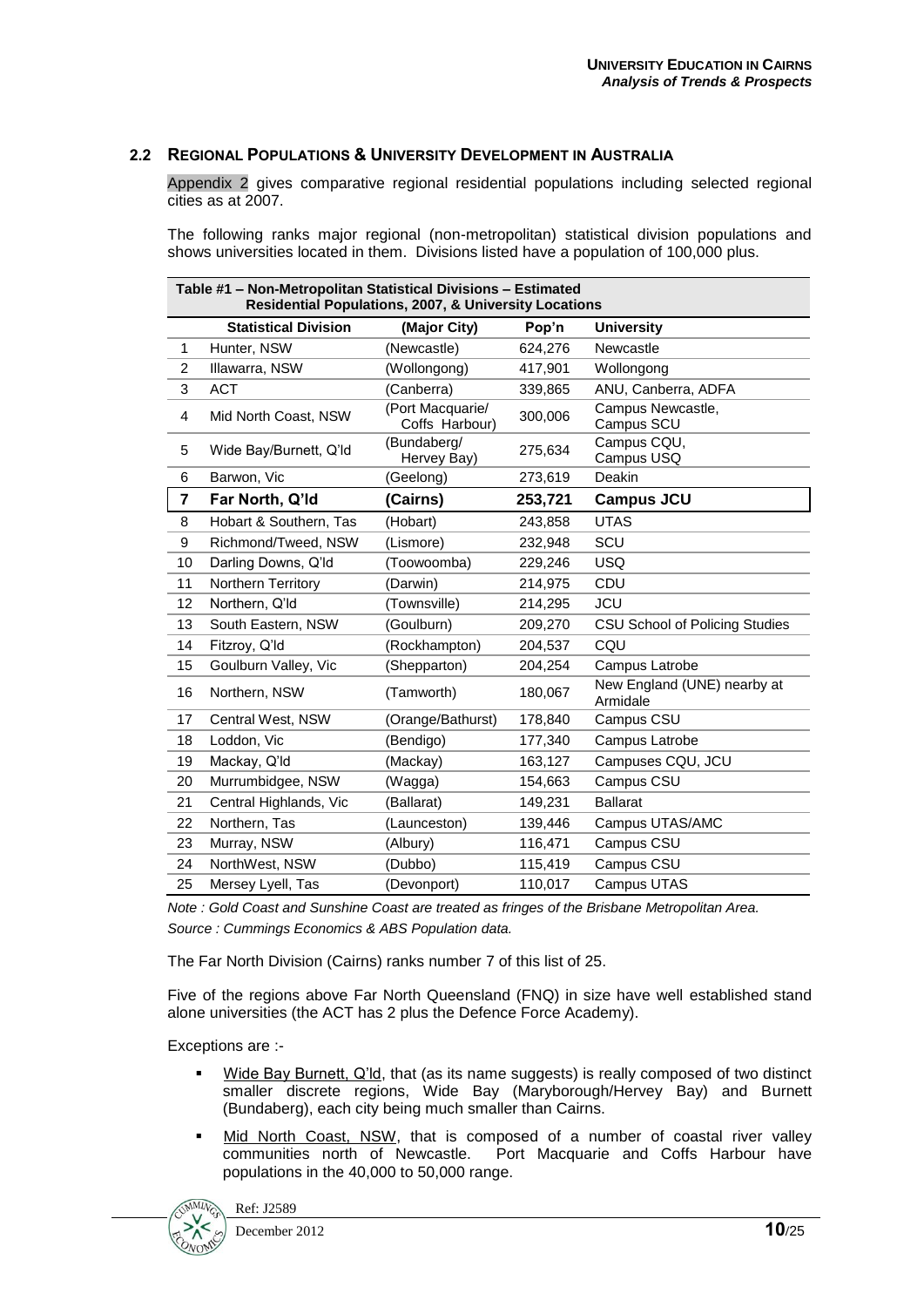Of the next nine statistical divisions, all smaller in population than the Cairns region, seven have well established base university campuses :-

- Richmond Tweed, NSW Southern Cross University based in Lismore, population 30954, about one-quarter the size of Cairns.
- Darling Downs, Q'ld University of Southern Queensland based in Toowoomba.
- Northern, Q'ld James Cook University based in Townsville.
- Northern Territory Charles Darwin University based in Darwin.
- **Fitzroy, Q'ld Central Queensland University based in Rockhampton.**
- Central West, NSW Charles Sturt University based in Bathurst.
- Northern, NSW University of New England based in Armidale.

All the cities associated with these regions with the exception of Townsville are smaller than Cairns. The only regions in this group without a base university campus are as follows.

Goulburn Valley, Vic, (pop'n 204,254).

The region is composed of a series of smaller regions with largest city, Shepparton, having a population of 46,776 (2004), ie about a third the size of Cairns. It has campuses of Latrobe and Melbourne universities.

South East, NSW, (pop'n 209,270)

This is an agglomeration of smaller districts with no central city, and includes the coastal valleys along the lower south coast of New South Wales with no substantial core cities. The Southern Tablelands and Queanbeyan lie next to Canberra and the Snowy area orients to Canberra. Largest city in the area (apart from Queanbeyan which is effectively part of the Canberra urban area) is Goulburn (pop'n 21,000) with a CSU School of Policing Studies.

Of the remainder of the Statistical Divisions listed, Ballarat (pop'n 89,665) has a stand alone core campus and Launceston (pop'n 104,071) has both a campus of the University of Tasmania and the Australian Maritime College.

| Table #2 - Regional City Populations 2007, & University Locations |                 |         |                                                    |  |  |
|-------------------------------------------------------------------|-----------------|---------|----------------------------------------------------|--|--|
|                                                                   | City            | Pop'n   | <b>University Status</b>                           |  |  |
| 1                                                                 | Newcastle       | 523,623 | <b>Base Campus</b>                                 |  |  |
| 2                                                                 | Canberra        | 339,865 | 2 Base Campuses & Australian Defence Force Academy |  |  |
| 3                                                                 | Wollongong      | 280,159 | <b>Base Campus</b>                                 |  |  |
| 4                                                                 | Hobart          | 207,484 | <b>Base Campus</b>                                 |  |  |
| 5                                                                 | Geelong         | 169,544 | <b>Base Campus</b>                                 |  |  |
| 6                                                                 | Townsville      | 157,154 | <b>Base Campus</b>                                 |  |  |
| $\overline{7}$                                                    | <b>Cairns</b>   | 135,856 | Campus                                             |  |  |
| 8                                                                 | Toowoomba       | 123,406 | <b>Base Campus</b>                                 |  |  |
| 9                                                                 | Darwin          | 117,395 | <b>Base Campus</b>                                 |  |  |
| 10                                                                | Launceston      | 104,071 | Campus & Australian Maritime College               |  |  |
| 11                                                                | <b>Ballarat</b> | 89,665  | <b>Base Campus</b>                                 |  |  |
| 12                                                                | Bendigo         | 86,510  | Campus                                             |  |  |
| 13                                                                | Mackay          | 79,172  | Campus                                             |  |  |
| 14                                                                | Rockhampton     | 74,530  | <b>Base Campus</b>                                 |  |  |
| 15                                                                | Orange Bathurst | 69,718  | Campus CSU                                         |  |  |

Looking at populations by size of cities, Cairns ranks as follows.

*Source : Cummings Economics & ABS Population data.*

Chart 3 illustrates.



December 2012 **11/**25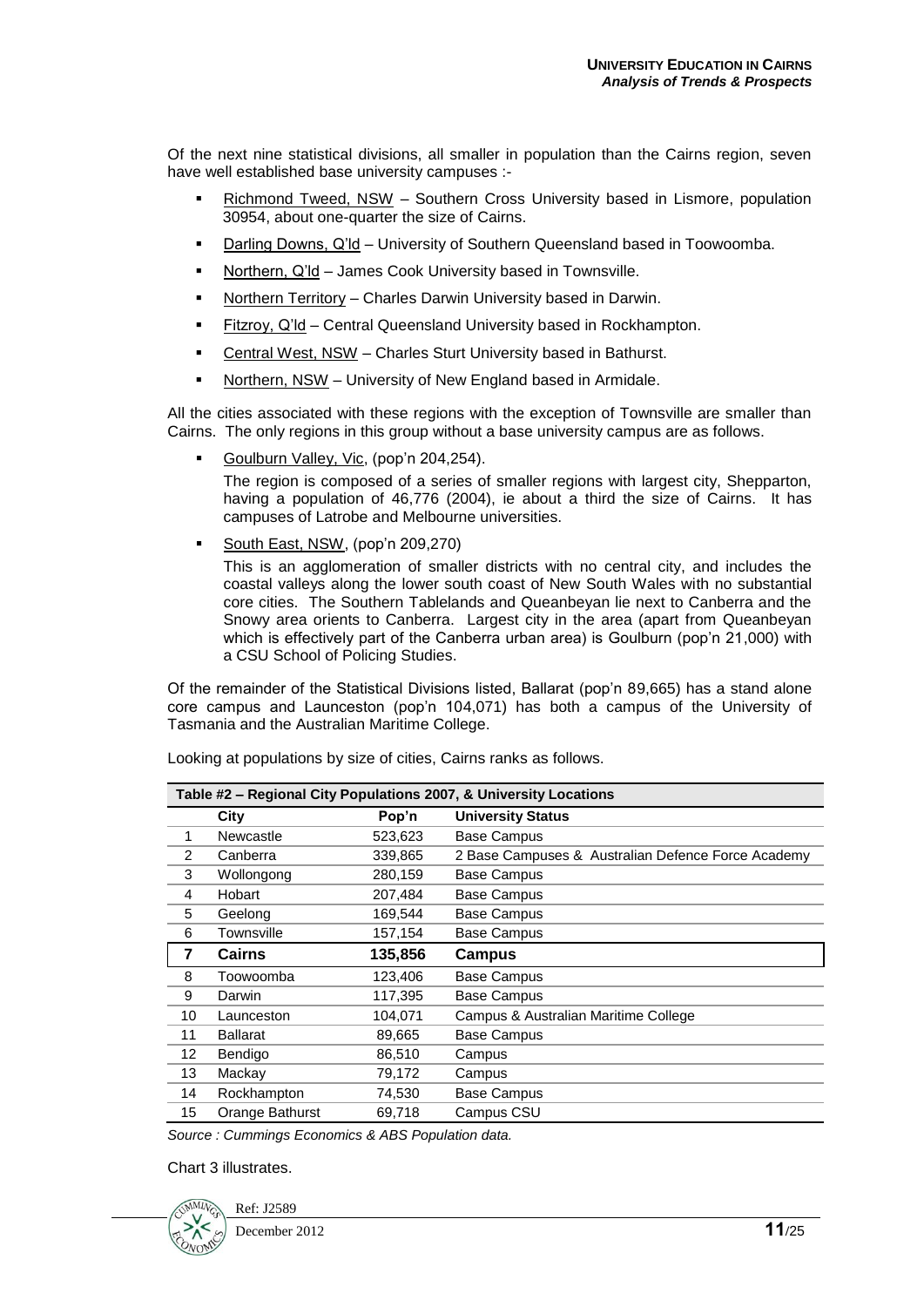

The following table looks at populations of regions and cities in the north.

| Table #4 – Population Of Regions & Cities In North Australia, 2007                |         |             |         |                    |  |  |
|-----------------------------------------------------------------------------------|---------|-------------|---------|--------------------|--|--|
| <b>University Status</b><br><b>Statistical Division</b><br>City<br>Pop'n<br>Pop'n |         |             |         |                    |  |  |
| Far North                                                                         | 253.721 | Cairns      | 135.856 | Campus             |  |  |
| <b>Northern</b>                                                                   | 214.295 | Townsville  | 157,145 | <b>Base Campus</b> |  |  |
| Northern Territory                                                                | 214.975 | Darwin      | 117.395 | <b>Base Campus</b> |  |  |
| Fitzrov                                                                           | 204.537 | Rockhampton | 74.530  | <b>Base Campus</b> |  |  |
| Mackay                                                                            | 163.127 | Mackay      | 79.172  | Campus             |  |  |

*Source : Cummings Economics & ABS Population data.*

It should also be noted that the extent of areas serviced vary markedly, especially between the northern regions and those of southern Queensland, New South Wales, Victoria and Tasmania.

Charles Darwin University services the whole of the Northern Territory. Cairns services a region larger than the State of Victoria and as deep from north to south as the State of New South Wales.

The smallest of Queensland's northern regions, the Mackay region, has an area larger than the State of Tasmania.

| Sq Km     |  |
|-----------|--|
| 1,352,158 |  |
| 273.142   |  |
| 80,059    |  |
| 90.340    |  |
| 227.594   |  |
| 67.914    |  |
|           |  |

*Source : Cummings Economics & ABS Population data.*

Travel distances and services can also affect demand.

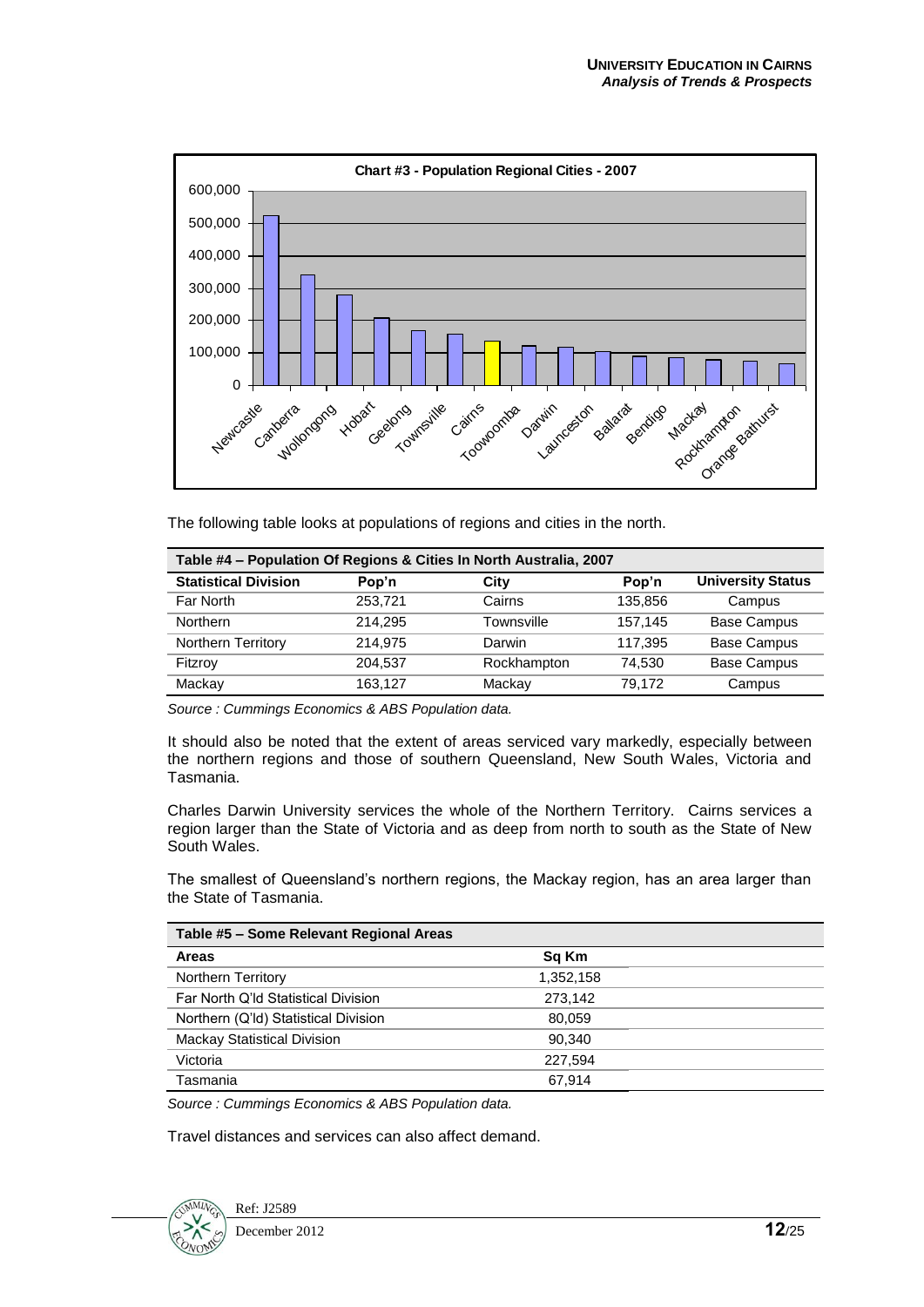Generally, the northern cities are further away from metropolitan institutions than regional universities in southern Queensland and the southern States and further from each other (see table below).

| Table #6 – Some Relevant Distances* To Nearest Metropolitan<br><b>Centre &amp; Nearest Alternative Campus</b> |                            |         |                           |         |
|---------------------------------------------------------------------------------------------------------------|----------------------------|---------|---------------------------|---------|
|                                                                                                               | <b>To Nearest</b>          |         | <b>To Nearest</b>         |         |
|                                                                                                               | <b>Metropolitan Centre</b> |         | <b>Alternative Campus</b> |         |
| Darwin                                                                                                        | Adelaide                   | 2700 km | Cairns                    | 1750 km |
| Cairns                                                                                                        | Brisbane                   | 1450 km | Townsville                | 300 km  |
| Townsville                                                                                                    | <b>Brisbane</b>            | 1100 km | Cairns                    | 300 km  |
| Mackay                                                                                                        | <b>Brisbane</b>            | 800 km  | Rockhampton               | 300 km  |
| Rockhampton                                                                                                   | <b>Brisbane</b>            | 500 km  | <b>Bundaberg</b>          | 250 km  |
| Toowoomba                                                                                                     | <b>Brisbane</b>            | 90 km   | <b>Brisbane</b>           | 90 km   |
| Lismore                                                                                                       | <b>Brisbane</b>            | 150 km  | <b>Gold Coast</b>         | 80 km   |
| Tamworth                                                                                                      | Sydney                     | 300 km  | Newcastle                 | 200 km  |
| Orange/Bathurst                                                                                               | Sydney                     | 180 km  | Sydney                    | 180 km  |
| Wagga                                                                                                         | Sydney                     | 300 km  | Albury                    | 120 km  |
| Albury                                                                                                        | Melbourne                  | 250 km  | Wagga                     | 120 km  |
| <b>Ballarat</b>                                                                                               | Melbourne                  | 100 km  | Melbourne                 | 100 km  |
| 10020Launceston                                                                                               | Melbourne                  | 450 km  | Hobart                    | 150 km  |
| Hobart                                                                                                        | Melbourne                  | 600 km  | Launceston                | 150 km  |

\* Direct Distances.

*Source : Cummings Economics.*

Travel facilities can also be relevant. For instance, as an island, Tasmania is at a disadvantage in not being able to access Melbourne by road.

In the north, as the major domestic and international air hub, Cairns has superior access to other centres in frequency of air services and availability of discount airfares compared with the other northern cities.

Once students make the decision to move away from their home region, there seems to be a tendency to consider centres further afield.

The following Census data tends to indicate the relatively low level of university development in the Cairns/Far North region.

| Table #7 - Comparative Regional Employment in 'Higher Education', ANZIC 4 Digit Code, 2006<br><b>Census</b> |                            |                                |                                                  |  |  |  |  |
|-------------------------------------------------------------------------------------------------------------|----------------------------|--------------------------------|--------------------------------------------------|--|--|--|--|
| <b>Stat Division</b>                                                                                        | Higher<br><b>Education</b> | <b>Total</b><br>Employment 15+ | <b>Ratio Empl Higher Ed</b><br>per '000 employed |  |  |  |  |
| <b>Brisbane</b>                                                                                             | 10,885                     | 862,354                        | 12.6                                             |  |  |  |  |
| <b>Gold Coast</b>                                                                                           | 1,655                      | 222,892                        | 7.4                                              |  |  |  |  |
| <b>Sunshine Coast</b>                                                                                       | 635                        | 119,627                        | 5.3                                              |  |  |  |  |
| Darling Downs                                                                                               | 1,252                      | 96,764                         | 12.9                                             |  |  |  |  |
| Wide Bay Burnett                                                                                            | 167                        | 95,280                         | 1.8                                              |  |  |  |  |
| <b>Total SE Q'Id</b>                                                                                        | 14,594                     | 1,396,917                      | 10.44                                            |  |  |  |  |
| Fitzrov                                                                                                     | 1.158                      | 87,625                         | 13.2                                             |  |  |  |  |
| Mackay                                                                                                      | 115                        | 72,763                         | 1.5                                              |  |  |  |  |
| <b>Northern</b>                                                                                             | 1,315                      | 94.379                         | 13.9                                             |  |  |  |  |
| Far North                                                                                                   | 385                        | 107,470                        | 3.6                                              |  |  |  |  |
| <b>Northern Territory</b>                                                                                   | 395                        | 87,178                         | 4.5                                              |  |  |  |  |

*Source : Cummings Economics from ABS Census data,2006.*

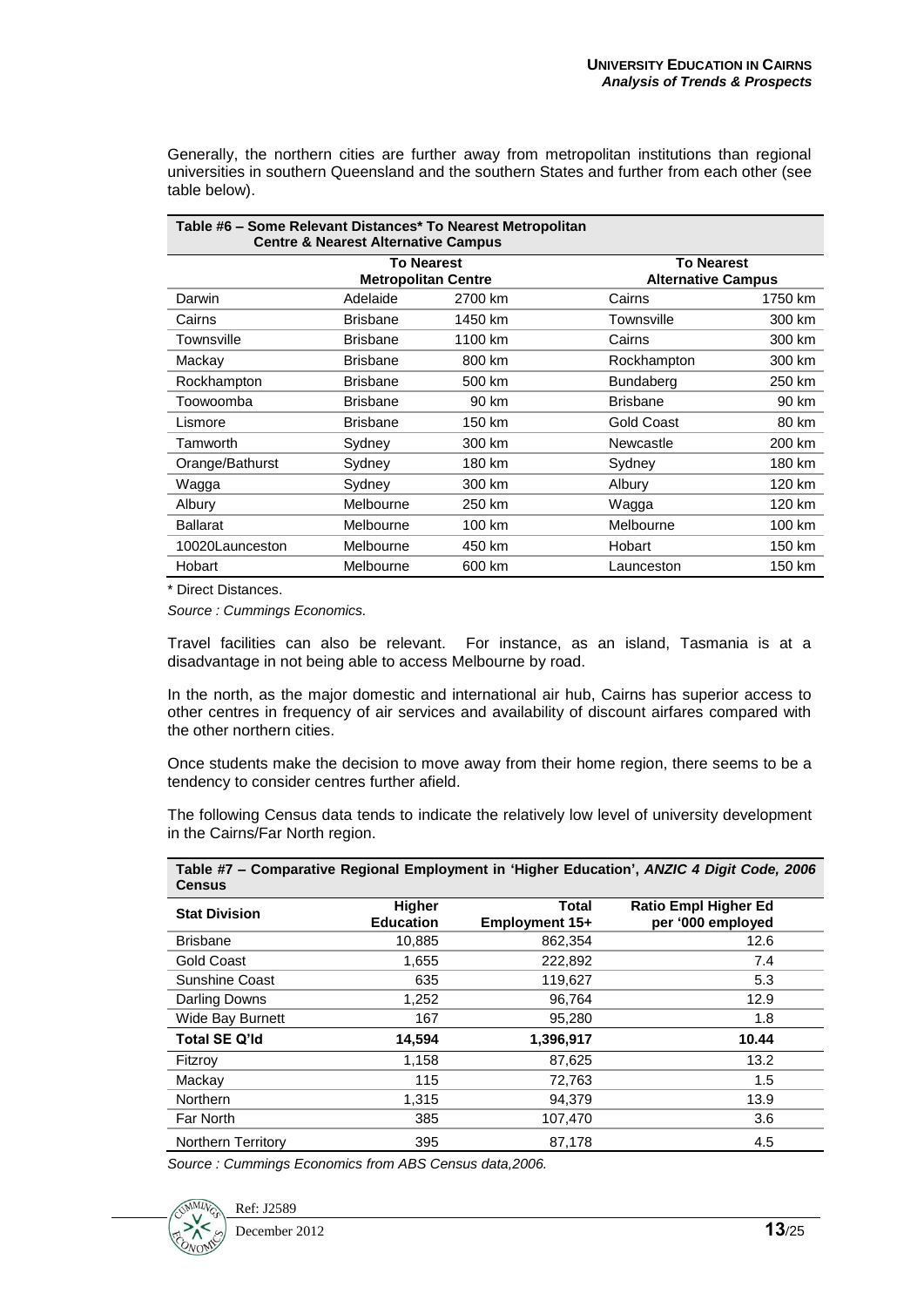## **3. ANALYSIS OF UNIVERSITY STUDENT NUMBERS (CENSUS DATA) – RATIOS TO POPULATION**

#### **3.1 INTRODUCTION**

Census 2006 data records population attending education establishments, including university, TAFE, secondary and primary levels.

Populations of university age, can be heavily affected by the presence of university campuses.

While secondary school numbers can also be affected by presence or non-presence of boarding schools, the effect is more marginal, and the number of secondary school students in a region is a good indication of the relative size of a region relevant to the demand for higher education.

The following tables give ratios of university students in relevant cities compared with secondary school students and TAFE students, total census count of population by usual place of residence, and by whether the university students were full-time, part-time or total.

#### **3.2 COMPARISON OF UNIVERSITY STUDENTS WITH POPULATION**

Tables #8, #9 and #10 give comparisons of university students with population – total, fulltime and part-time from census count data by usual place of residence for a range of significant urban areas (SUA's).



#### **Table #8 – Total University Students per 1,000 Population**

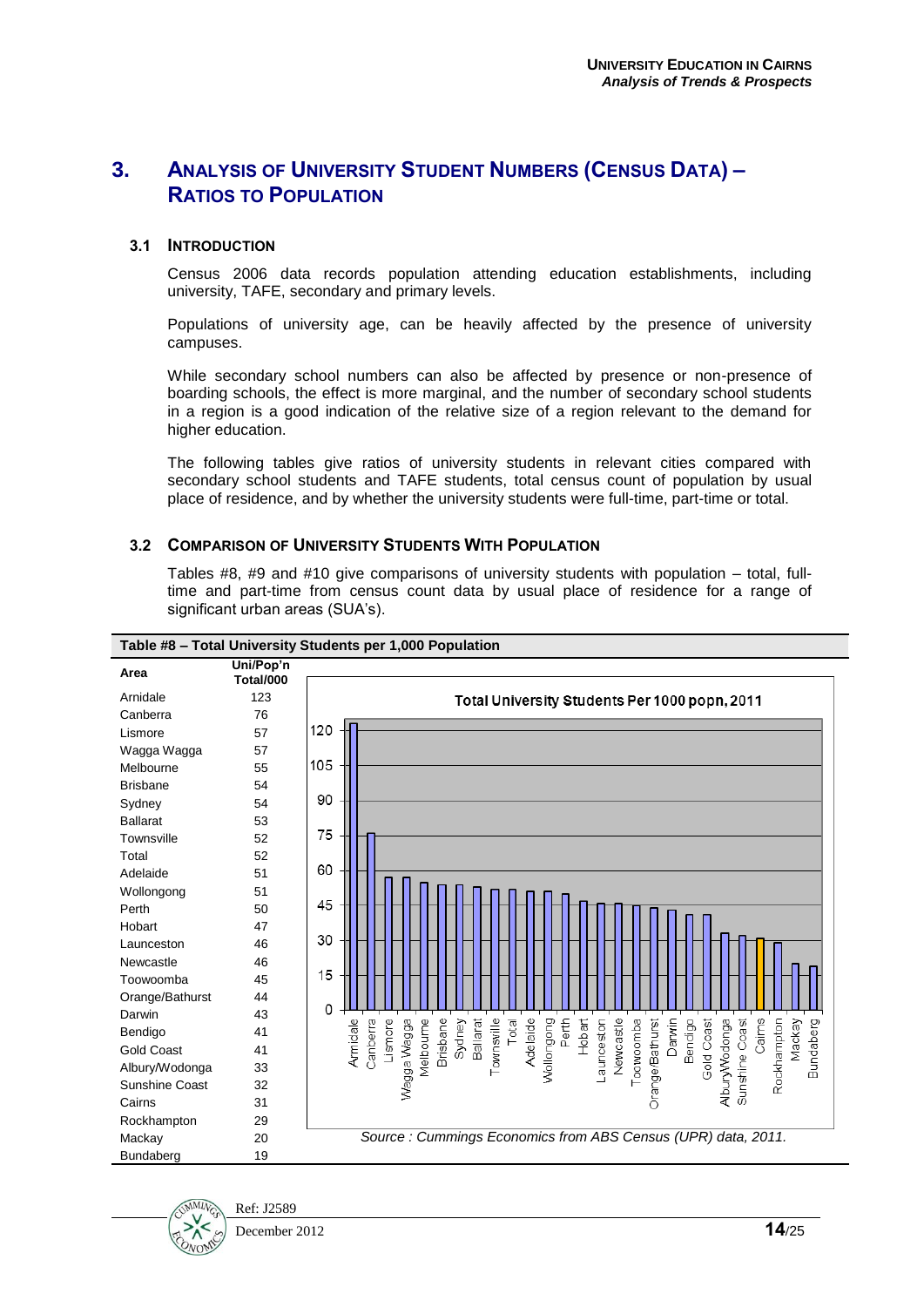| Area                  | Uni FT<br><b>Total</b> |                                                                                                                                                                                                                                                                                                                                                  |
|-----------------------|------------------------|--------------------------------------------------------------------------------------------------------------------------------------------------------------------------------------------------------------------------------------------------------------------------------------------------------------------------------------------------|
| Armidale              | 98                     |                                                                                                                                                                                                                                                                                                                                                  |
| Lismore               | 40                     |                                                                                                                                                                                                                                                                                                                                                  |
| Orange/Bathurst       | 29                     | Full-time University Students per '000 Population, 2011<br>100                                                                                                                                                                                                                                                                                   |
| Canberra              | 49                     |                                                                                                                                                                                                                                                                                                                                                  |
| Wagga Wagga           | 37                     | 90                                                                                                                                                                                                                                                                                                                                               |
| Townsville            | 37                     | 80                                                                                                                                                                                                                                                                                                                                               |
| Melbourne             | 40                     | 70                                                                                                                                                                                                                                                                                                                                               |
| <b>Brisbane</b>       | 39                     |                                                                                                                                                                                                                                                                                                                                                  |
| <b>Ballarat</b>       | 40                     | 60                                                                                                                                                                                                                                                                                                                                               |
| Perth                 | 36                     | 50                                                                                                                                                                                                                                                                                                                                               |
| Adelaide              | 37                     |                                                                                                                                                                                                                                                                                                                                                  |
| Toowoomba             | 27                     | 40                                                                                                                                                                                                                                                                                                                                               |
| Sydney                | 39                     | 30                                                                                                                                                                                                                                                                                                                                               |
| Hobart                | 32                     | 20                                                                                                                                                                                                                                                                                                                                               |
| Bendigo               | 31                     |                                                                                                                                                                                                                                                                                                                                                  |
| Wollongong            | 38                     | 10                                                                                                                                                                                                                                                                                                                                               |
| Launceston            | 34                     | $\Omega$                                                                                                                                                                                                                                                                                                                                         |
| Albury/Wodonga        | 21                     | Toowoomba<br>Bendigo<br>Gold Coast<br>Rockhampton<br>Darwin<br>Cairns<br>Orange/Bathurst<br>Canberra<br>Townsville<br>Brisbane<br>Perth<br>Adelaide<br>Sydney<br>Hobart<br>Wollongong<br>-aunceston<br>Newcastle<br><b>Bundaberg</b><br>Lismore<br>Wagga Wagga<br>Ballarat<br>Abury/Wodonga<br>Sunshine Coast<br>Melbourne<br>Mackay<br>Armidale |
| Newcastle             | 30                     |                                                                                                                                                                                                                                                                                                                                                  |
| <b>Gold Coast</b>     | 30                     |                                                                                                                                                                                                                                                                                                                                                  |
| Rockhampton           | 14                     |                                                                                                                                                                                                                                                                                                                                                  |
| Darwin                | 18                     |                                                                                                                                                                                                                                                                                                                                                  |
| Cairns                | 17                     | Source: Cummings Economics from ABS Census (UPR) data, 2011.                                                                                                                                                                                                                                                                                     |
| <b>Sunshine Coast</b> | 20                     |                                                                                                                                                                                                                                                                                                                                                  |
| Bundaberg             | 10                     |                                                                                                                                                                                                                                                                                                                                                  |
| Mackay                | 7                      |                                                                                                                                                                                                                                                                                                                                                  |
| <b>Total</b>          | 36                     |                                                                                                                                                                                                                                                                                                                                                  |



#### **Table #9 – Full-Time University Students per 1,000 Population**

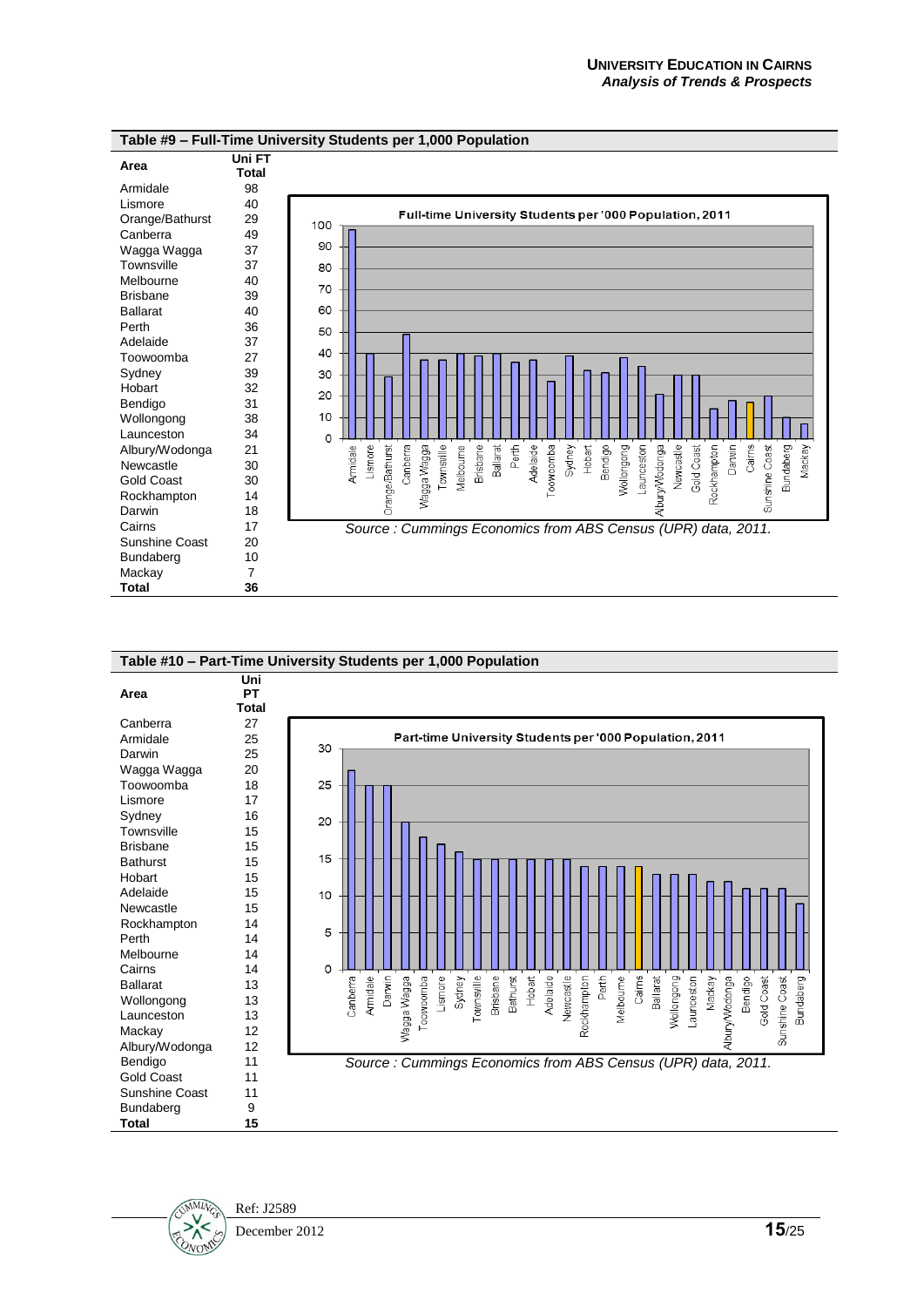It can be seen from Table #8, that despite Cairns' relative large size in the scale of Australian regional cities, total student numbers per 1,000 head of population at 31 is very low and well below the average shown of 52.

However, Tables #9 and #10 indicate that the low numbers in Cairns are due to low levels of full-time students. Ratio of part-time students is not that far behind national averages.

| University Students per 1,000 Population |  |                                |  |
|------------------------------------------|--|--------------------------------|--|
|                                          |  | <b>Cairns National Average</b> |  |
|                                          |  |                                |  |
|                                          |  |                                |  |
|                                          |  |                                |  |

This low penetration of the full-time student market is confirmed by Table #11 showing ratio full-time students to secondary school students.



Thus, prima facie evidence from the foregoing data is that Cairns has the potential, if provided with equivalent national average university services, to substantially rise in total student numbers from 31 per 1,000 to 52 per 1,000, a rise of 67%.

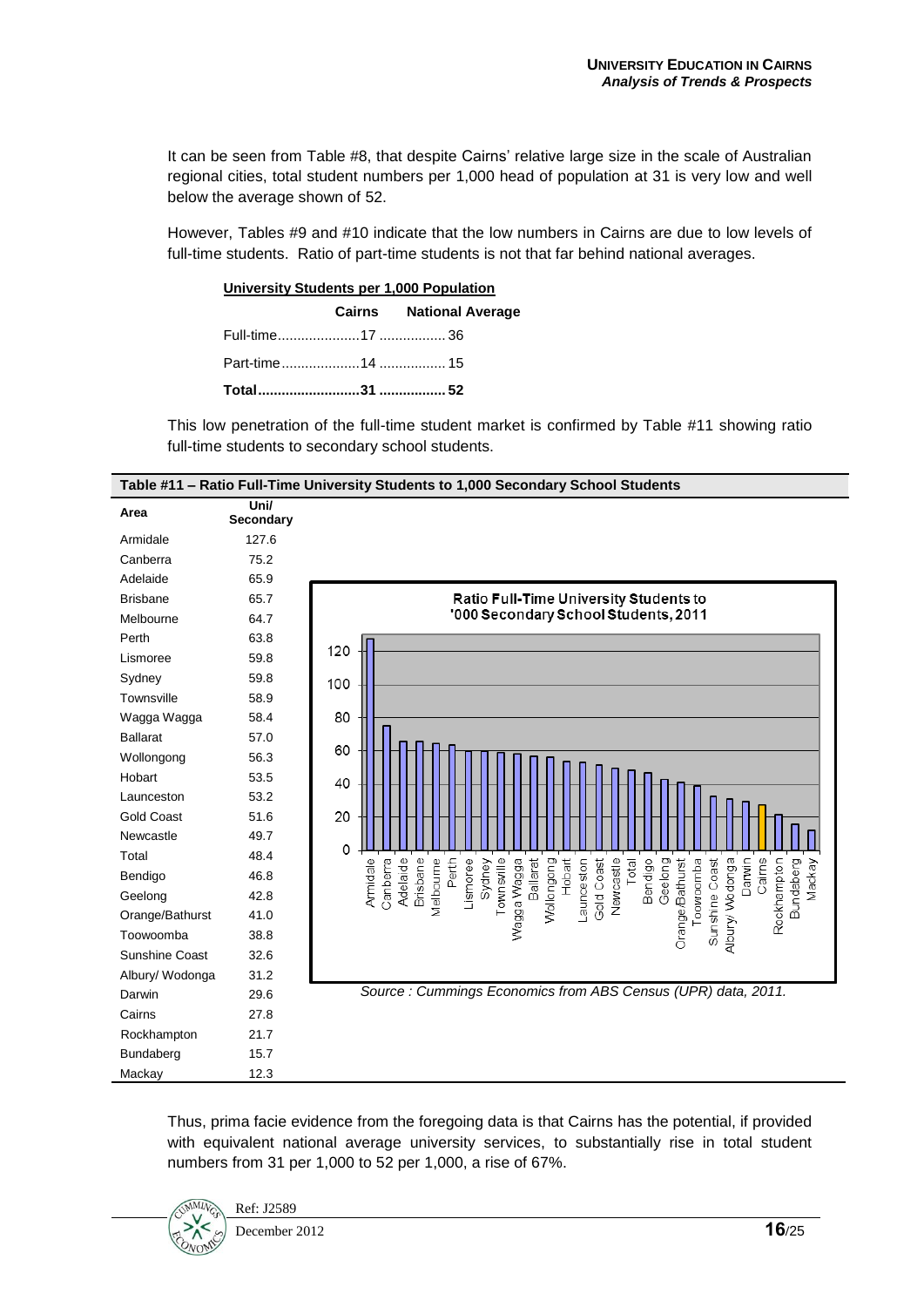|                            | Total | <b>Full-time</b> | <b>Part-time</b> |
|----------------------------|-------|------------------|------------------|
| Hobart                     | 4.7   | 3.2              | 1.5              |
| Townsville                 | 5.2   | 3.7              | 1.5              |
| Toowoomba                  | 4.5   | 2.7              | 1.9              |
| Darwin                     | 4.3   | 2.5              | 1.8              |
| Launceston                 | 4.6   | 3.4              | 1.3              |
| Simple average of 5 cities | 4.7   | 3.1              | 1.6              |
| cf Cairns                  | 3.1   | 1.7              | 1.4              |

The following shows ratios for the cities around Cairns size range.

This table tends to indicate a potential for full-time student numbers' usual place of residence, Cairns, to increase by about 82% and overall student numbers in total increase by about 52%.

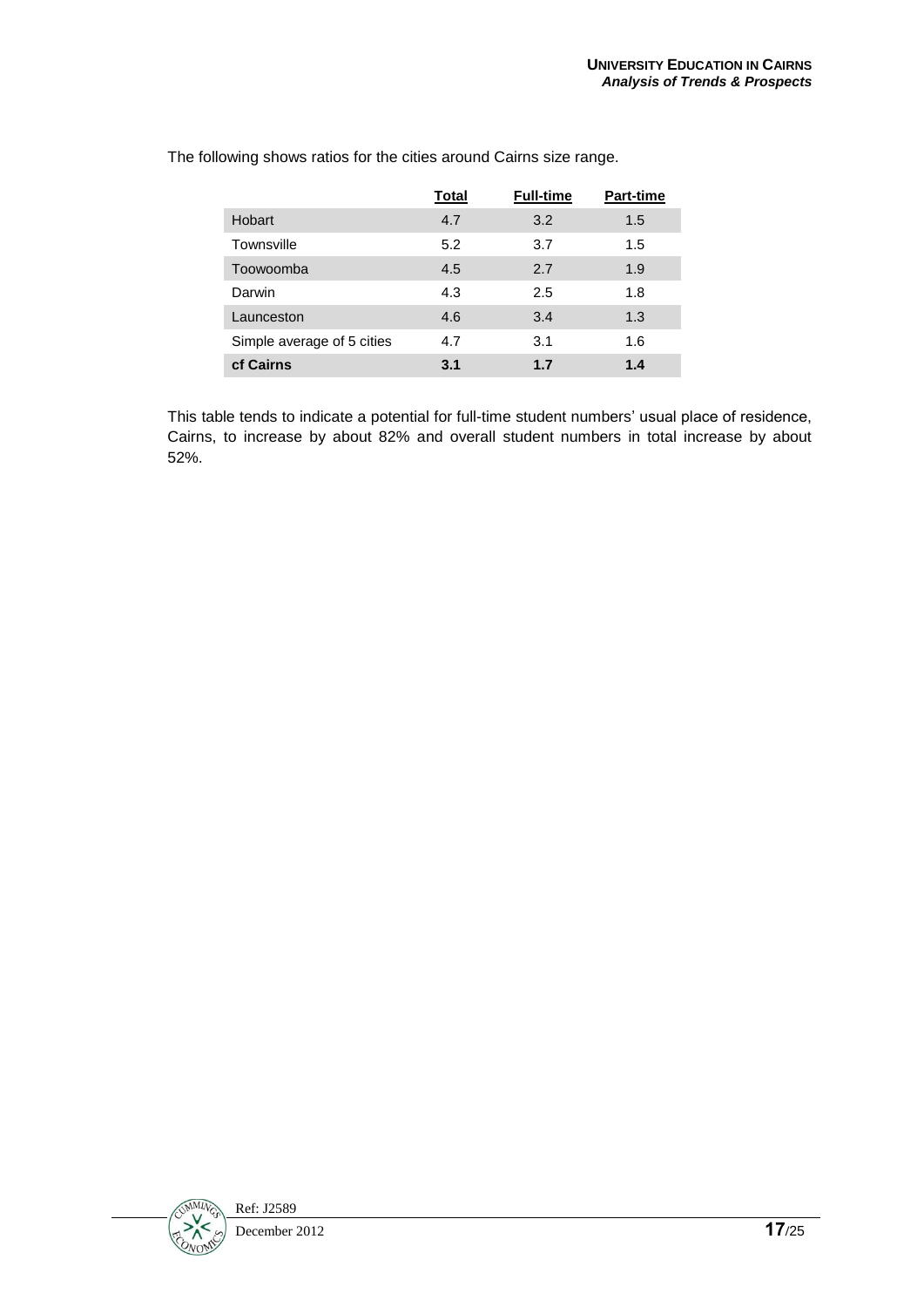## **4. ANALYSIS OF STUDENT NUMBERS GROWTH 2006 – 2011, ABS DATA**

The following table analyses growth in student numbers by 2006 – 2011 according to census data.

Growth figures readily available are by place of enumeration (although comparison with usual place of residence indicates only minor differences).

They are also not readily available for significant urban areas and the following table gives data for city local government areas.

| Table #12 - Growth in Students Attending University or Other Non TAFE Tertiary Institution,<br>2006 - 2011, Census & Population |                                                                      |                                    |      |                             |                             |      |                  |
|---------------------------------------------------------------------------------------------------------------------------------|----------------------------------------------------------------------|------------------------------------|------|-----------------------------|-----------------------------|------|------------------|
|                                                                                                                                 |                                                                      |                                    |      | <b>Place of Enumeration</b> |                             |      |                  |
|                                                                                                                                 |                                                                      |                                    |      |                             |                             |      |                  |
|                                                                                                                                 | 2006                                                                 | <b>University students</b><br>2011 | %    | 2006                        | <b>Population</b><br>2011\N | %    | <b>Diff Gwth</b> |
|                                                                                                                                 | No.                                                                  | No.                                | Gwth | No.                         | о.                          | Gwth | % Points         |
| Darwin                                                                                                                          | 3,860                                                                | 3,274                              | 0.85 | 75,545                      | 80,484                      | 1.07 | $-0.22$          |
| Cairns                                                                                                                          | 3,603                                                                | 4,474                              | 1.24 | 165,014                     | 180,569                     | 1.09 | 0.15             |
| Townsville                                                                                                                      | 7,844                                                                | 9,058                              | 1.15 | 160,142                     | 178,375                     | 1.11 | 0.04             |
| Mackay                                                                                                                          | 1,735                                                                | 1,821                              | 1.05 | 101,441                     | 111,253                     | 1.10 | $-0.05$          |
| Rockhampton                                                                                                                     | 3,026                                                                | 2,742                              | 0.91 | 103,136                     | 110,582                     | 1.07 | $-0.17$          |
| Bundaberg                                                                                                                       | 1,281                                                                | 1,476                              | 1.15 | 91,275                      | 85,109                      | 0.93 | 0.22             |
| Toowoomba                                                                                                                       | 5,715                                                                | 5,393                              | 0.94 | 141,887                     | 149,927                     | 1.06 | $-0.11$          |
| Sunshine Coast                                                                                                                  | 6,071                                                                | 9,303                              | 1.53 | 293,905                     | 319,094                     | 1.09 | 0.45             |
| <b>Gold Coast</b>                                                                                                               | 14,224                                                               | 21,329                             | 1.50 | 469,736                     | 520,686                     | 1.11 | 0.39             |
| Newcastle                                                                                                                       | 8,696                                                                | 10,969                             | 1.26 | 141,871                     | 149,219                     | 1.05 | 0.21             |
| Wollongong                                                                                                                      | 8,489                                                                | 11,824                             | 1.39 | 183,632                     | 192,048                     | 1.05 | 0.35             |
| Lismore                                                                                                                         | 2,375                                                                | 2,152                              | 0.91 | 42,613                      | 42,907                      | 1.01 | $-0.10$          |
| Orange                                                                                                                          | 787                                                                  | 1,148                              | 1.46 | 34,968                      | 38,571                      | 1.10 | 0.36             |
| <b>Bathurst</b>                                                                                                                 | 2,628                                                                | 2,571                              | 0.98 | 36,218                      | 38,857                      | 1.07 | $-0.09$          |
| Wagga Wagga                                                                                                                     | 3,197                                                                | 3,690                              | 1.15 | 57,601                      | 60,216                      | 1.05 | 0.11             |
| Albury                                                                                                                          | 1,761                                                                | 1,845                              | 1.05 | 46,664                      | 47,776                      | 1.02 | 0.02             |
| Canberra                                                                                                                        | 22,930                                                               | 28,326                             | 1.24 | 327,899                     | 360,550                     | 1.10 | 0.14             |
| Bendigo                                                                                                                         | 3,491                                                                | 4,010                              | 1.15 | 92,147                      | 99,388                      | 1.08 | 0.07             |
| <b>Ballarat</b>                                                                                                                 | 4,115                                                                | 5,183                              | 1.26 | 84,656                      | 92,711                      | 1.10 | 0.16             |
| Geelong                                                                                                                         | 5,913                                                                | 7,822                              | 1.32 | 194,346                     | 208,469                     | 1.07 | 0.25             |
| Hobart                                                                                                                          | 4,982                                                                | 5,432                              | 1.09 | 48,842                      | 50,276                      | 1.03 | 0.06             |
| Launceston                                                                                                                      | 3,074                                                                | 3,500                              | 1.14 | 62,413                      | 64,510                      | 1.03 | 0.10             |
|                                                                                                                                 | 1.23<br>147,342<br>2,955,951<br>1.08<br>0.15<br>119,797<br>3,181,577 |                                    |      |                             |                             |      |                  |

*Source : Cummings Economics from ABS Census data, 2011.*

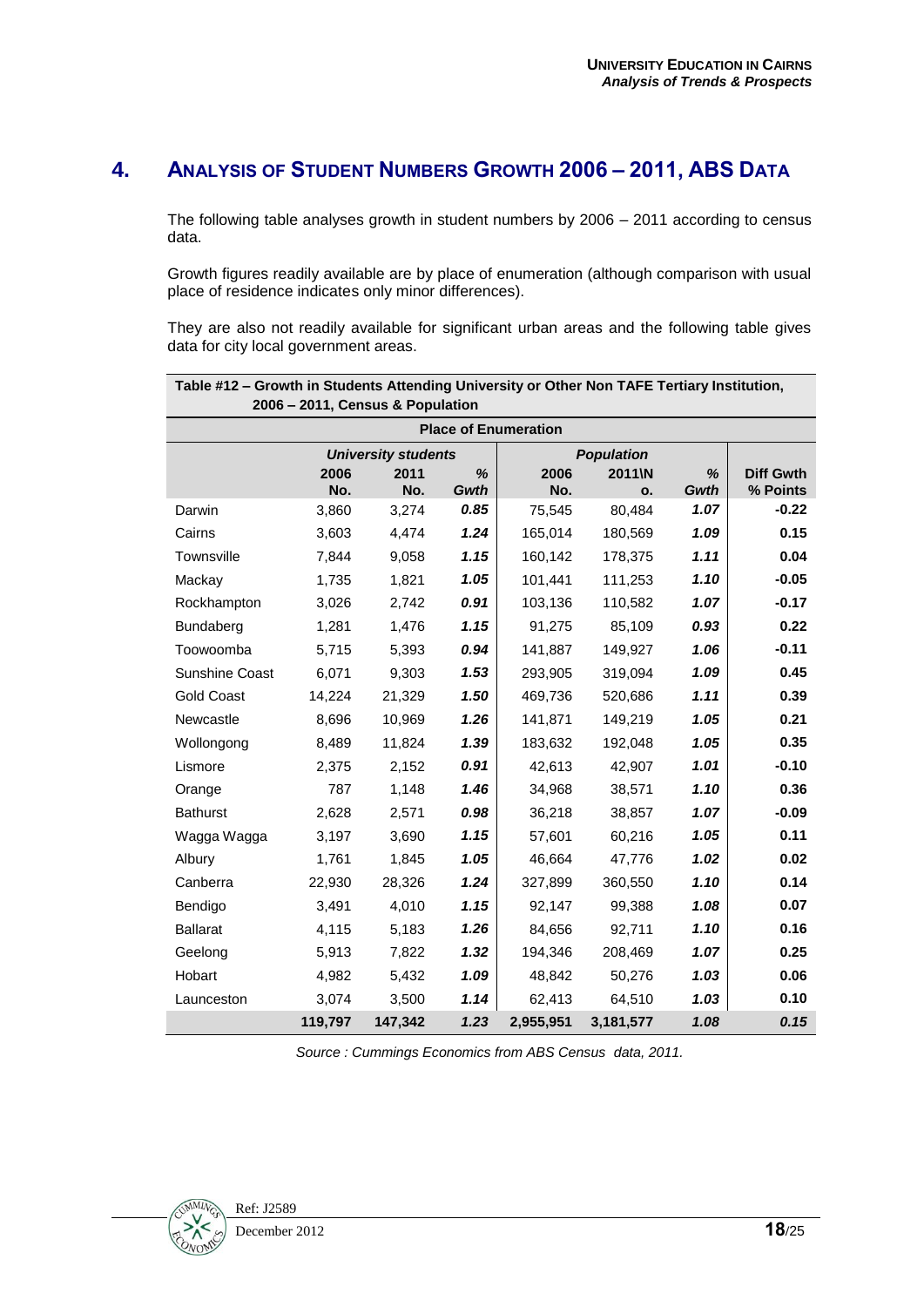

*Source : Cummings Economics from ABS Census data, 2011.*

The table/chart indicates that although Cairns' growth was strong, it was in large part due to population growth.

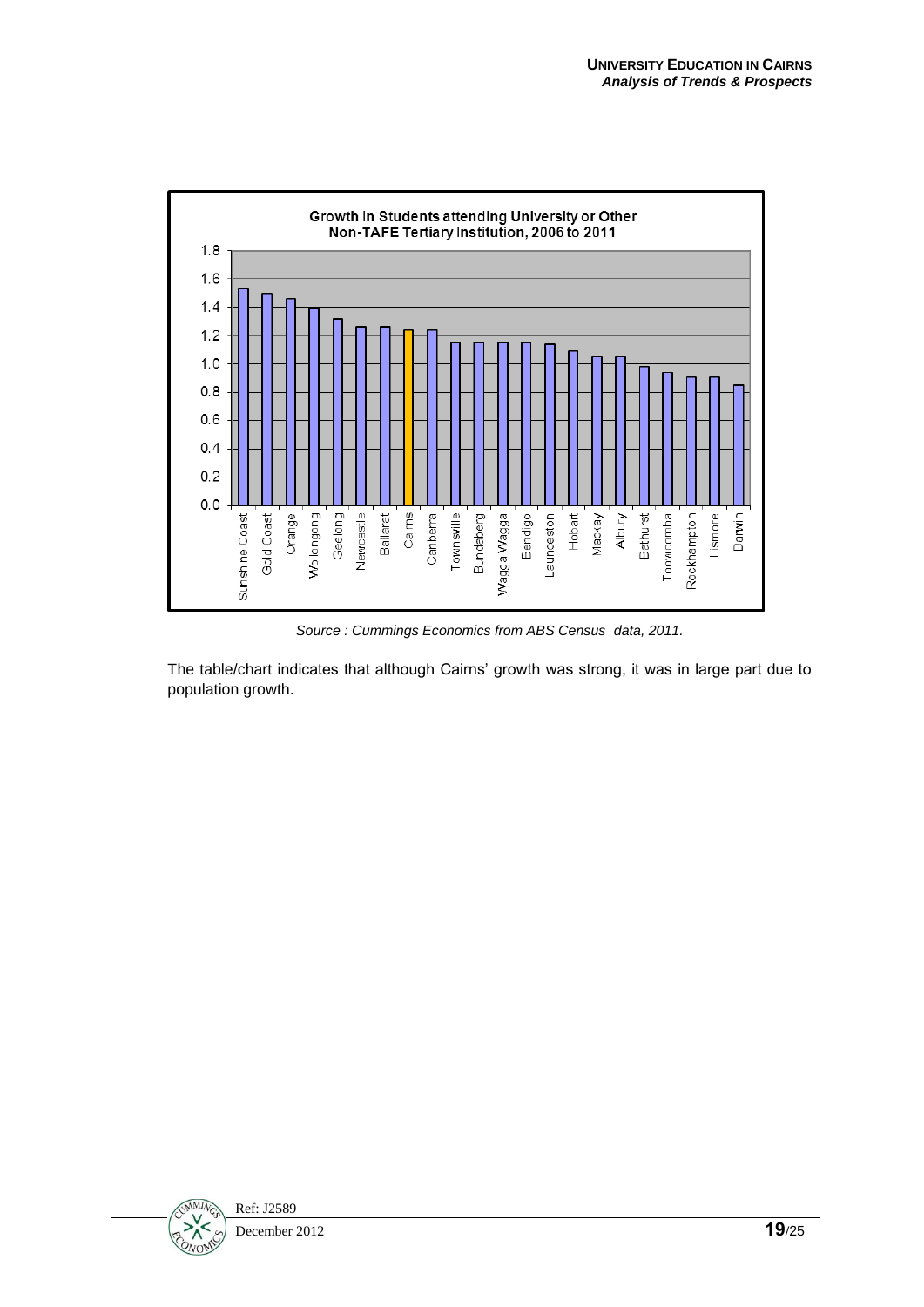## **5. EMPLOYMENT IN HIGHER EDUCATION – CENSUS DATA**

Census data at ANZSIC Code 4 Digit level gives employment in higher education.

This is a prime indication of comparative university level activity. The following table and chart gives figures for 2011 Census for Significant Urban Areas Employment and employment per 1,000 population.

| Table #13 - Employment in Higher Education, 2011 Census, & |                                                     |                                        |  |
|------------------------------------------------------------|-----------------------------------------------------|----------------------------------------|--|
|                                                            | Ratio per 1,000 Population Usual Place of Residence |                                        |  |
| <b>SUA</b>                                                 | <b>Employment</b>                                   | <b>Employment per</b><br>$1,000$ pop'n |  |
| Sydney                                                     | 25,918                                              | 6.4                                    |  |
| Melbourne                                                  | 32,797                                              | 8.5                                    |  |
| <b>Brisbane</b>                                            | 15,838                                              | 8.0                                    |  |
| Perth                                                      | 12,460                                              | 7.5                                    |  |
| Adelaide                                                   | 9,927                                               | 8.3                                    |  |
| <b>Gold Coast /Tweed</b>                                   | 2,679                                               | 3.1                                    |  |
| Canberra/Queenbeyan                                        | 6,062                                               | 15.5                                   |  |
| Newcastle/Maitland                                         | 2,872                                               | 9.6                                    |  |
| Sunshine Coast                                             | 896                                                 | 3.3                                    |  |
| Wollongong                                                 | 2,678                                               | 10.0                                   |  |
| Hobart                                                     | 1,790                                               | 9.0                                    |  |
| Geelong                                                    | 1,446                                               | 8.4                                    |  |
| Townsville                                                 | 1,465                                               | 9.0                                    |  |
| Cairns                                                     | 477                                                 | 3.6                                    |  |
| Darwin                                                     | 893                                                 | 8.4                                    |  |
| Toowomba                                                   | 1,179                                               | 11.4                                   |  |
| <b>Ballarat</b>                                            | 868                                                 | 9.4                                    |  |
| Bendigo                                                    | 450                                                 | 5.2                                    |  |
| Launceston                                                 | 704                                                 | 8.6                                    |  |
| Albury/Wodonga                                             | 372                                                 | 4.5                                    |  |
| Mackay                                                     | 90                                                  | 1.2                                    |  |
| Rockhampton                                                | 653                                                 | 8.8                                    |  |
| Orange/Bathurst                                            | 680                                                 | 9.6                                    |  |
| Total                                                      | 123,194                                             | 7.7                                    |  |

*Source : Cummings Economics from ABS 2011 Census of Population & Housing.*

Note: Relatively low figures for Gold Coast/Tweed and Sunshine Coast reflect the relatively high population 65+.

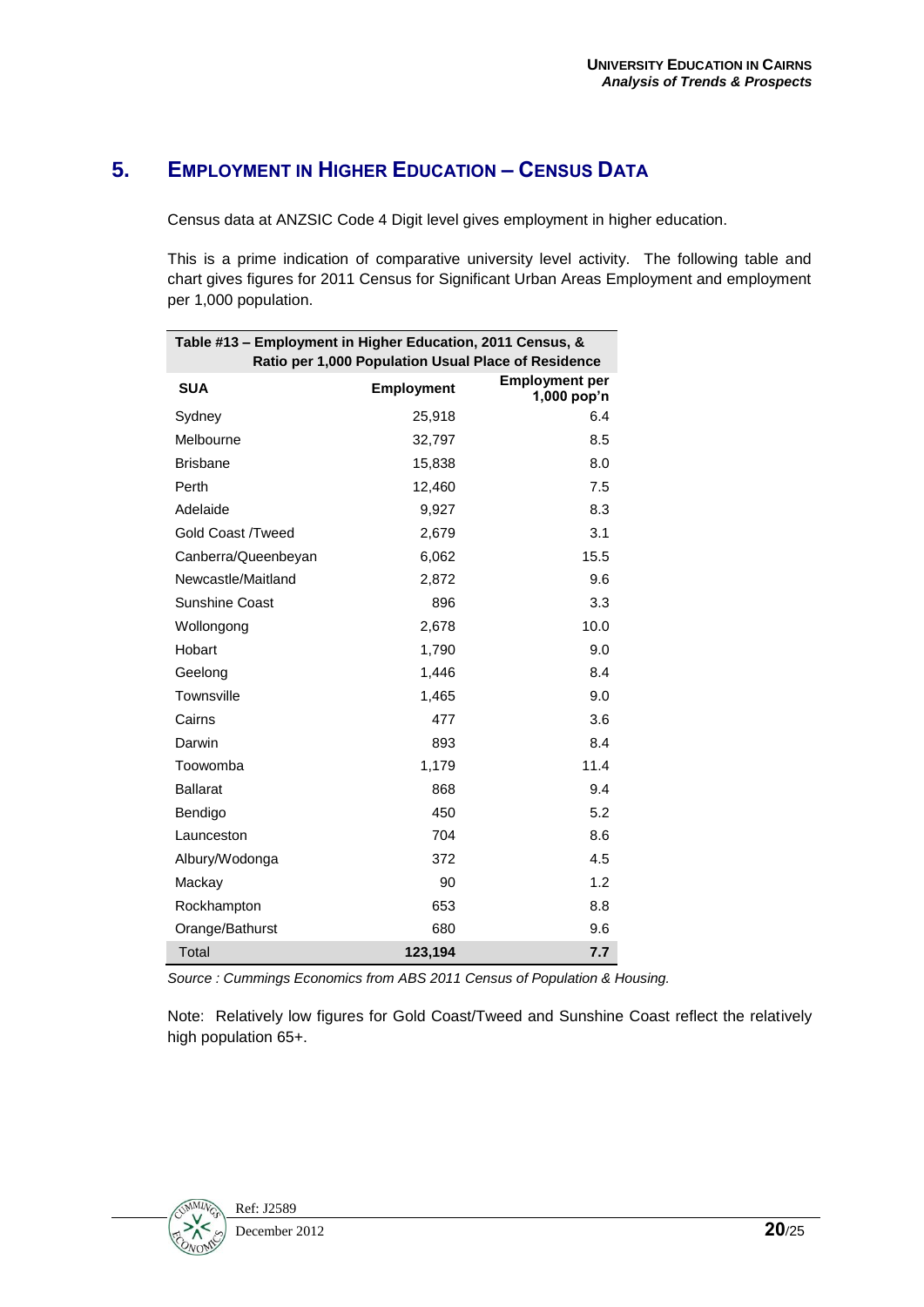## **6. STUDENT NUMBERS BY REGIONAL INSTITUTIONS – AUSTRALIAN GOVERNMENT DATA**

#### **6.1 TOTAL STUDENTS**

The following analyses overall numbers at universities by institutions in terms of Equivalent Full Time Student Loads (EFTSL's), ie total student load recorded by the Department of Industry, Innovation, Science, Research and Tertiary Education (DISRTE). This means that the figures for part-time students are rendered into Equivalent Full-Time Student Units (EFTSL's).

The following summarises for a number of key regional institutions and compares with the city population of the main cities served by that institution.

|            |              |                    |                           | Table #14 - Total EFTSL Numbers (2011) By Regional Universities to Population URL/SVA |                              |
|------------|--------------|--------------------|---------------------------|---------------------------------------------------------------------------------------|------------------------------|
| Uni        | <b>EFTSL</b> | <b>Main Cities</b> | Pop'n<br><b>City 2007</b> | Pop'n<br><b>Combined Cities</b>                                                       | <b>EFTSL's/'000</b><br>Pop'n |
| U of NE    | 9,829        | Tamworth           | 38,735                    | 61,203                                                                                | 160.6                        |
|            |              | Armidale           | 22,468                    |                                                                                       |                              |
| $U$ of $B$ | 8.794        | <b>Ballarat</b>    | 91,801                    | 91,801                                                                                | 95.8                         |
| CSU        | 21,340       | Orange Bathurst    | 70,947                    | 239,069                                                                               | 89.3                         |
|            |              | Wagga              | 52,042                    |                                                                                       |                              |
|            |              | Albury/Wodonga     | 82,083                    |                                                                                       |                              |
|            |              | <b>Dubbo</b>       | 33,997                    |                                                                                       |                              |
| U of SQ    | 13,391       | Toowoomba          | 105,984                   | 154,664                                                                               | 86.6                         |
|            |              | Hervey Bay         | 48,680                    |                                                                                       |                              |
| SCU        | 9,587        | <b>Tweed Heads</b> | 44,246                    | 118,111                                                                               | 81.2                         |
|            |              | Lismore            | 28,285                    |                                                                                       |                              |
|            |              | Coffs Harbour      | 45,580                    |                                                                                       |                              |
| U of TAS   | 18,412       | Hobart             | 200,944                   | 283,164                                                                               | 65.0                         |
|            |              | Launceston         | 82,220                    |                                                                                       |                              |
| <b>JCU</b> | 14,238       | Cairns             | 133,911                   | 296,203                                                                               | 48.1                         |
|            |              | Townsville         | 162,292                   |                                                                                       |                              |
| CQU        | 12,228       | Rockhampton        | 73,681                    | 260,281                                                                               | 47.0                         |
|            |              | Gladstone          | 41,966                    |                                                                                       |                              |
|            |              | Mackay             | 77,293                    |                                                                                       |                              |
|            |              | <b>Bundaberg</b>   | 67,341                    |                                                                                       |                              |
| CDU        | 4,509        | Darwin             | 106,255                   | 106,255                                                                               | 42.4                         |
| Total      | 112,328      |                    |                           | 1,610,751                                                                             | 69.7                         |

*Source : Cummings Economics from DISRTE Statistics & ABS Population data.*

James Cook Campuses were split in 2010 :-

| Cairns 2,474  18%     |  |
|-----------------------|--|
| Townsville 8,063  59% |  |
| Other 3,186  23%      |  |
| Total13,723  100%     |  |

EFTSL to /000 Pop'n

| Townsville 49.7 |  |
|-----------------|--|

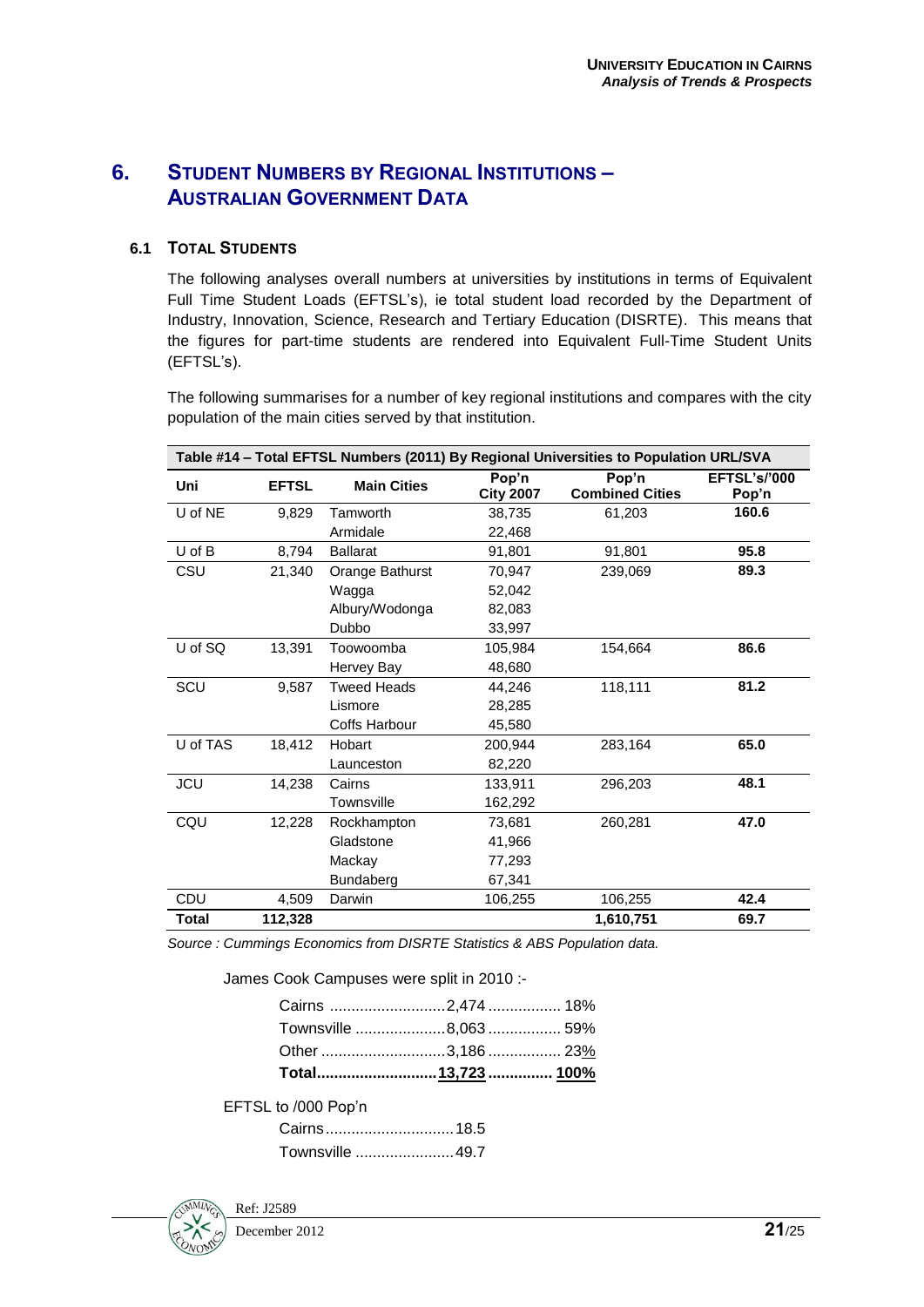The indications are that compared with populations of the cities serviced, Charles Darwin, CQU, JCU and Uni of Tas have a total EFTSL much lower than the others.

Townsville Campus is below average for this group. Cairns Campus at 18.5 is about a quarter of the average for this group (69.7) and well below Darwin (42.4). The indications are that a tripling of student EFTSL's in Cairns would bring it up to about JCU Townsville, CQU and University of Tasmania.

#### **6.2 DOMESTIC STUDENTS**

The following gives DEST Data of total student load by institution for domestic and international students.

The following gives regional universities by population size and the domestic student EFTSL's for the university associated with them.

| Table #15 - Domestic Student (EFTSL's), Regional Universities |                                 |                                   |                            |  |
|---------------------------------------------------------------|---------------------------------|-----------------------------------|----------------------------|--|
| <b>Institution</b>                                            | Pop'n<br><b>Combined Cities</b> | <b>Domestic</b><br><b>EFTSL's</b> | EFTSL's/<br>Per '000 Pop'n |  |
| U of $NE$                                                     | 61.203                          | 8,954                             | 146.3                      |  |
| CSU                                                           | 239.069                         | 18.116                            | 75.8                       |  |
| U of SQ                                                       | 154.664                         | 9.984                             | 64.5                       |  |
| SCU                                                           | 118,111                         | 7,506                             | 63.4                       |  |
| $U$ of $B$                                                    | 91,801                          | 4.697                             | 51.2                       |  |
| U of TAS                                                      | 283.164                         | 12,447                            | 44.0                       |  |
| CDU                                                           | 106,255                         | 4,020                             | 37.8                       |  |
| <b>JCU</b>                                                    | 296,203                         | 9,655                             | 32.6                       |  |
| CQU                                                           | 260,281                         | 6,883                             | 26.4                       |  |
| <b>Total</b>                                                  | 1,610,751                       | 82,262                            | 51.1                       |  |

*Source : Cummings Economics from DISTRE Statistics & ABS Population data.*

JCU records lower figures along with Charles Darwin, University of Tasmania and CQU.

Break up of JCU figures between Cairns and Townsville Campuses is estimated as follows.

| Table #16 - Domestic Student (EFTSL's), Cairns & Townsville Campuses |               |                                              |                                           |  |
|----------------------------------------------------------------------|---------------|----------------------------------------------|-------------------------------------------|--|
|                                                                      | City<br>Pop'n | <b>JCU Campus</b><br><b>Domestic EFTSL's</b> | <b>JCU Campus</b><br>EFTSL/Per '000 Pop'n |  |
| Townsville/Other                                                     | 162.292       | 6.995                                        | 43.1                                      |  |
| Cairns                                                               | 133.911       | 2.263                                        | 16.9                                      |  |

*Source : Cummings Economics from JCU "Facts & Figures" & ABS population data.*

For the size of the city, Cairns is extremely low. The indications are that there would be a potential to double the domestic student EFTSL's to bring them up to other equivalent regional university levels given the city's population size.

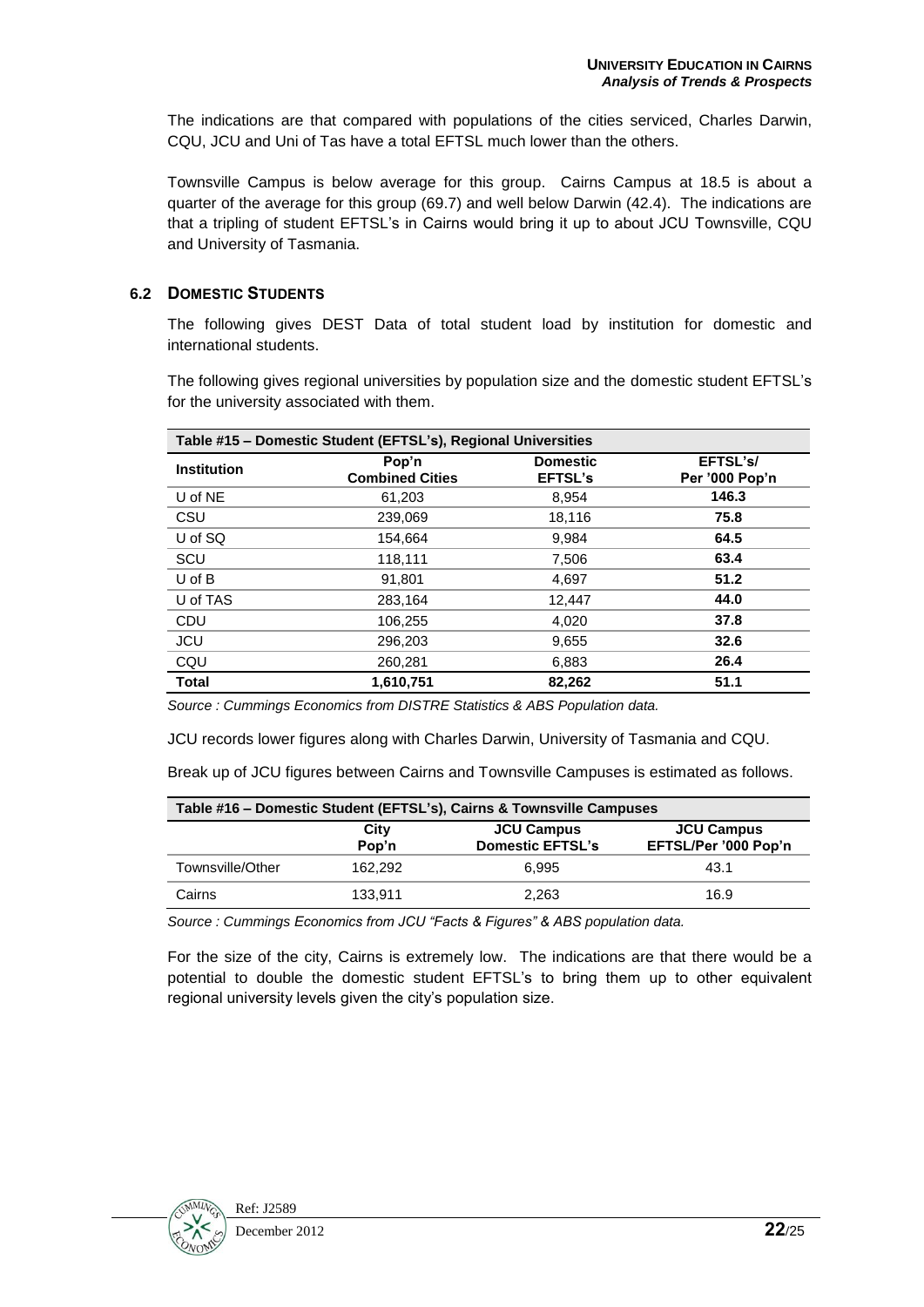#### **6.3 INTERNATIONAL STUDENTS**

The following **Table #17** gives ratio of number of international student EFTSL's as a proportion of population.

They indicate JCU has a low level of international students overall and especially for the Cairns Campus. While the position for the Townsville Campus has moved up for commencing students, it remains low for the Cairns Campus.

Regional universities with high proportion of international students are Central Queensland, University of Ballarat and the University of Southern Queensland which are in the top 10 in Australia. Regional universities with middle ranking ratios are Charles Sturt and Southern Cross.

| Table #17 - International Students, 2007 |                               |                                        |                                                |  |
|------------------------------------------|-------------------------------|----------------------------------------|------------------------------------------------|--|
| <b>Institution</b>                       | <b>Combined</b><br>City Pop'n | <b>International</b><br><b>EFTSL's</b> | <b>International EFTSL's</b><br>Per '000 Pop'n |  |
| $U$ of $B$                               | 91,801                        | 4,096                                  | 44.6                                           |  |
| CQU                                      | 260,281                       | 5,346                                  | 20.5                                           |  |
| U of SQ                                  | 154.664                       | 3,407                                  | 20.2                                           |  |
| SCU                                      | 118,111                       | 2,081                                  | 17.6                                           |  |
| U of TAS                                 | 283,164                       | 3,965                                  | 14.0                                           |  |
| CSU                                      | 239.069                       | 3,224                                  | 13.5                                           |  |
| JCU                                      | 296,203                       | 4,582                                  | 10.5                                           |  |
| U of NE                                  | 61,203                        | 874                                    | 7.3                                            |  |
| <b>CDU</b>                               | 106,255                       | 489                                    | 4.6                                            |  |
| <b>Total</b>                             | 1,610,751                     | 28,064                                 | 17.4                                           |  |

*Source : Cummings Economics from DISTRE Statistics & ABS Population data.*

Break up for JCU for 2010 is estimated at :-

| Cairns     | 211   | 133,911 | 1.6  |
|------------|-------|---------|------|
| Townsville | 2,263 | 162,292 | 13.9 |

JCU, U of NE and CDU are low. Cairns Campus is extremely low.

The following **Table #18** gives ratio of international to domestic EFTSL's.

| Table #18 – Ratio of International to Domestic EFTSL's |                              |  |
|--------------------------------------------------------|------------------------------|--|
| <b>Institution</b>                                     | <b>Ratio Int/Dom EFTSL's</b> |  |
| $U$ of $B$                                             | 0.87                         |  |
| CQU                                                    | 0.78                         |  |
| JCU                                                    | 0.44                         |  |
| U of SQ                                                | 0.34                         |  |
| U of Tas                                               | 0.32                         |  |
| SCU                                                    | 0.28                         |  |
| CSU                                                    | 0.18                         |  |
| CDU                                                    | 0.12                         |  |
| U of NE                                                | 0.10                         |  |
| Total                                                  | 0.34                         |  |

*Source : Cummings Economics from DEST Statistics & ABS Population data.*

By comparison, Cairns Campus ratio is 0.15 and Townsville Campus is 0.09. Thus, not only is Cairns Campus low in domestic students, in ratio of international to domestic students, it is relatively low and has potential to expand about four-fold to bring it up to regional averages.

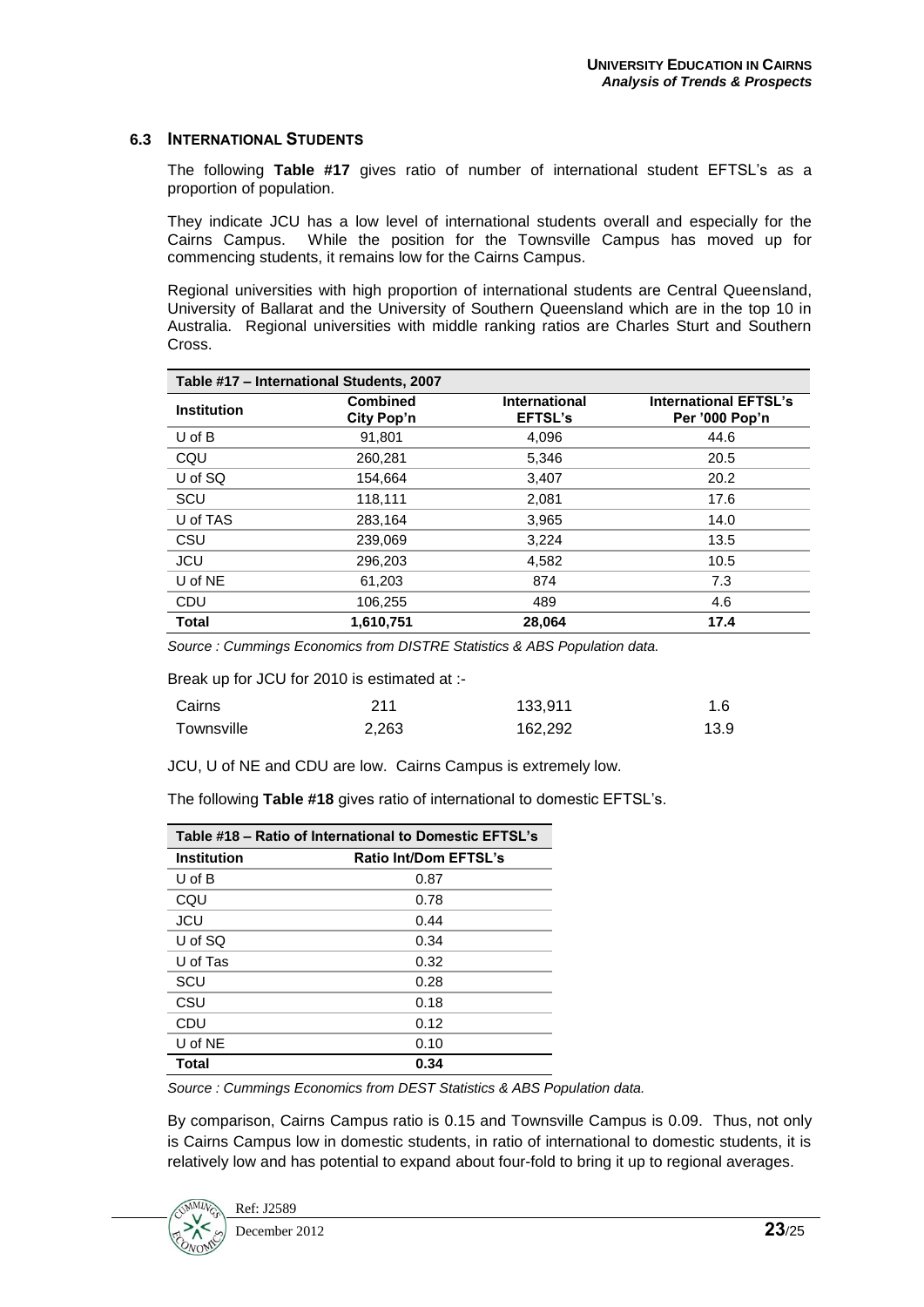## **7. UNIVERSITY COMMENCING ENROLMENTS QUEENSLAND – QTAC DATA**

#### **7.1 ALL ENROLMENTS**

The following analyses Queensland Tertiary Admissions Centre (QTAC) enrolments by institution by region of permanent residence, 1<sup>st</sup> Semester 2012.

| Table #19 - QTAC Enrolments, 1st Semester 2012 |                          |                  |           |                |                |                |           |            |                              |              |
|------------------------------------------------|--------------------------|------------------|-----------|----------------|----------------|----------------|-----------|------------|------------------------------|--------------|
| <b>Region of Permanent Residence</b>           |                          |                  |           |                |                |                |           |            |                              |              |
| <b>Institution</b>                             | <b>SW</b>                | NW/<br><b>CW</b> | <b>FN</b> | <b>NQ</b>      | <b>MAC</b>     | <b>FITZ</b>    | <b>DD</b> | <b>WBB</b> | <b>BRIS/</b><br><b>M'TON</b> | <b>TOTAL</b> |
| <b>Bond</b>                                    | $\blacksquare$           | 1                | 8         | 3              | $\frac{1}{2}$  | $\overline{7}$ | 3         | 5          | 210                          | 237          |
| <b>ACU</b>                                     | $\overline{\phantom{a}}$ | 2                | 5         | 2              | $\overline{2}$ | 2              | 14        | 8          | 887                          | 922          |
| CQU                                            | 8                        | 19               | 97        | 144            | 315            | 632            | 58        | 353        | 850                          | 2484         |
| Griffith                                       | $\blacksquare$           | $\overline{7}$   | 69        | 43             | 41             | 48             | 92        | 80         | 5000                         | 5389         |
| JCU                                            | 3                        | 46               | 771       | 1149           | 143            | 66             | 40        | 31         | 147                          | 2396         |
| QUT                                            | 20                       | 8                | 116       | 49             | 42             | 86             | 154       | 142        | 7689                         | 8306         |
| SCU                                            | $\overline{\phantom{a}}$ | $\blacksquare$   | 2         | 1              | $\mathbf{1}$   | 4              | 8         | 6          | 262                          | 282          |
| U of NE                                        | 2                        | 2                | 4         | $\blacksquare$ | 1              | $\overline{4}$ | 9         | 4          | 25                           | 51           |
| U of Q                                         | 27                       | 24               | 142       | 49             | 90             | 118            | 280       | 176        | 6345                         | 7251         |
| U of SQ                                        | 18                       | 11               | 37        | 38             | 32             | 41             | 566       | 206        | 904                          | 1850         |
| U of SC                                        | 3                        | $\mathbf{1}$     | 15        | $\overline{7}$ | 9              | 14             | 30        | 137        | 1661                         | 1877         |
| TAFE/sundry<br>other                           |                          |                  |           |                |                |                |           |            |                              |              |
| <b>Total</b>                                   | 91                       | 125              | 1319      | 1569           | 693            | 1056           | 1295      | 1232       | 27179                        | 37369        |
| <b>Est Attended</b><br>Uni in Own<br>Region    | na                       | na               | 600*      | 1149           | na             | 632            | 566       | na         | 21792                        |              |
| % of Total<br>from Region                      | na                       | na               | 47%       | 73%            | na             | 60%            | 44%       | na         | 80%                          |              |
| Reg Pop'n,<br>2011                             |                          | 26530 47342      | 265945    | 225137         | 171297         | 217161         | 232745    | 279201     | 3008780                      | 4474098      |
| Overall Enrolm't<br>per '000 Pop'n             | 3.5                      | 2.6              | 5.0       | 7.0            | 4.0            | 4.9            | 5.6       | 4.4        | 9.0                          | 8.4          |
| Local Campus<br>Enrolment per<br>'000 Pop'n    | na                       | na               | 2.3       | 5.1            | na             | 2.9            | 2.4       | na         | 7.2                          | na           |

*\* Estimated QTAC enrolments JCU Cairns Campus. It implies that of the QTAC enrolments at JCU of 748, some 600 were at Cairns and 148 Townsville, ie. about 80% Cairns, 20% Townsville.*

*Source : Cummings Economics from QTAC Data & ABS Population data.*

What is clear from this table, is that the ratio of overall university QTAC enrolments to population recorded in the Cairns region is lower at 5.0 compared with Townsville/North (7.0), Darling Downs (5.6),Brisbane/Moreton (9.0) and State average (8.4). Mackay and Wide Bay/Burnett are also low and Fitzroy and similar to the Cairns region.

The figure for enrolling at a local campus is low for the Far North. While it is low for the Toowoomba/Darling Downs region, many are going from this area to institutions in the Brisbane/Moreton region and vice versa.

The indications are that per capita enrolments by FNQ residents are still low compared with the Northern and Darling Downs regions, with potential to improve with further development of the local campus.

The following gives estimated enrolments of Cairns/Far North originating students by where enrolled.